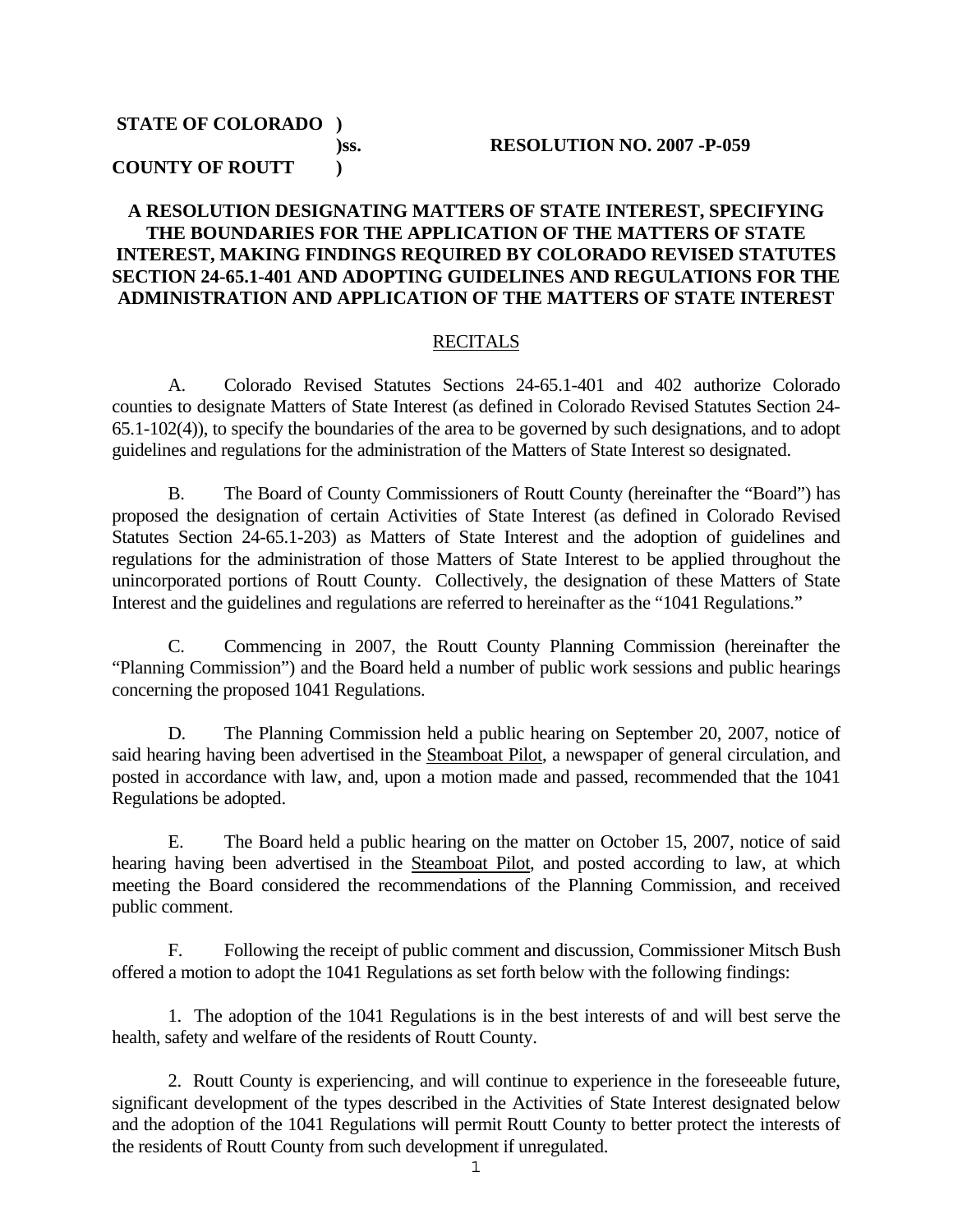3. It is necessary and appropriate that the 1041 Regulations be applied to all development in all of the unincorporated portions of Routt County to the extent that such development is an Activity of State Interest as listed below.

4. The following are the Activities of State Interest that the Board finds are Matters of State Interest and the reasons that each activity is one of state interest, the dangers that would result from uncontrolled development of any such area or activity, and the advantages of development of such area or conduct if such activity in a coordinated manner:

 a. Site selection and construction of major new domestic water and sewage treatment systems.

 The Yampa River basin is one of the last river basins in Colorado in which the water is not fully appropriated or over-appropriated and, therefore, it is likely that there will be significant new water development projects intended to serve both users within the Yampa River basin and users in other areas. A portion of Routt County is in the Colorado River basin and has already experienced attempts at water development that would have resulted in the reduction of historic flows in the Yampa River basin. It is important to both the residents of the Yampa River basin and the residents of other portions of Colorado that would be served by those projects that they are properly designed.

 The tourism industry has a statewide importance to the economy of Colorado. As a national and international tourist destination because of both its ski area and its summer and fall seasons, Routt County is an important part of the state's tourism economy. The unregulated development of major new domestic water and sewage treatment plants which are often developed by governmental entities that have the ability to circumvent county land use regulation absent 1041 regulations, are likely to have a negative effect on the scenic beauty and desirability of Routt County to tourists and to the state's tourism economy. Routt County is also a major producer of agricultural products, particularly high quality hay and beef which are shipped to other parts of Colorado. The development of a major new domestic water or sewage treatment system could negatively impact both the Routt County agricultural economy as wells as negatively affect the state agricultural economy.

 Pressure to develop new public infrastructure, such as domestic water and sewage treatment systems, continually increases to accommodate expanding population and economic growth. Uncontrolled and unregulated construction of new water and sewer systems could adversely affect and conflict with surrounding land uses, residents, and the natural environment of Routt County. Planned and coordinated expansion of public infrastructure will ensure a viable and sustainable future in Routt County while concurrently protecting the health, safety and welfare of the County's residents and the natural environment. Development must be conducted in a manner so as to achieve the goals and objectives of the Routt County Master Plan, such as the following: *Goal 4.2.A. To protect land outside of designated Growth Centers from suburban or urban-type sprawl and the impacts of the cumulative effects of smaller residential developments and/or commercial uses.* 

*Goal 4.2.B. To encourage sensitive development and uses that preserve the rural character, wildlife habitat, and agricultural uses.* 

*Goal 4.2.C. To concentrate development and uses in or near Growth Centers.*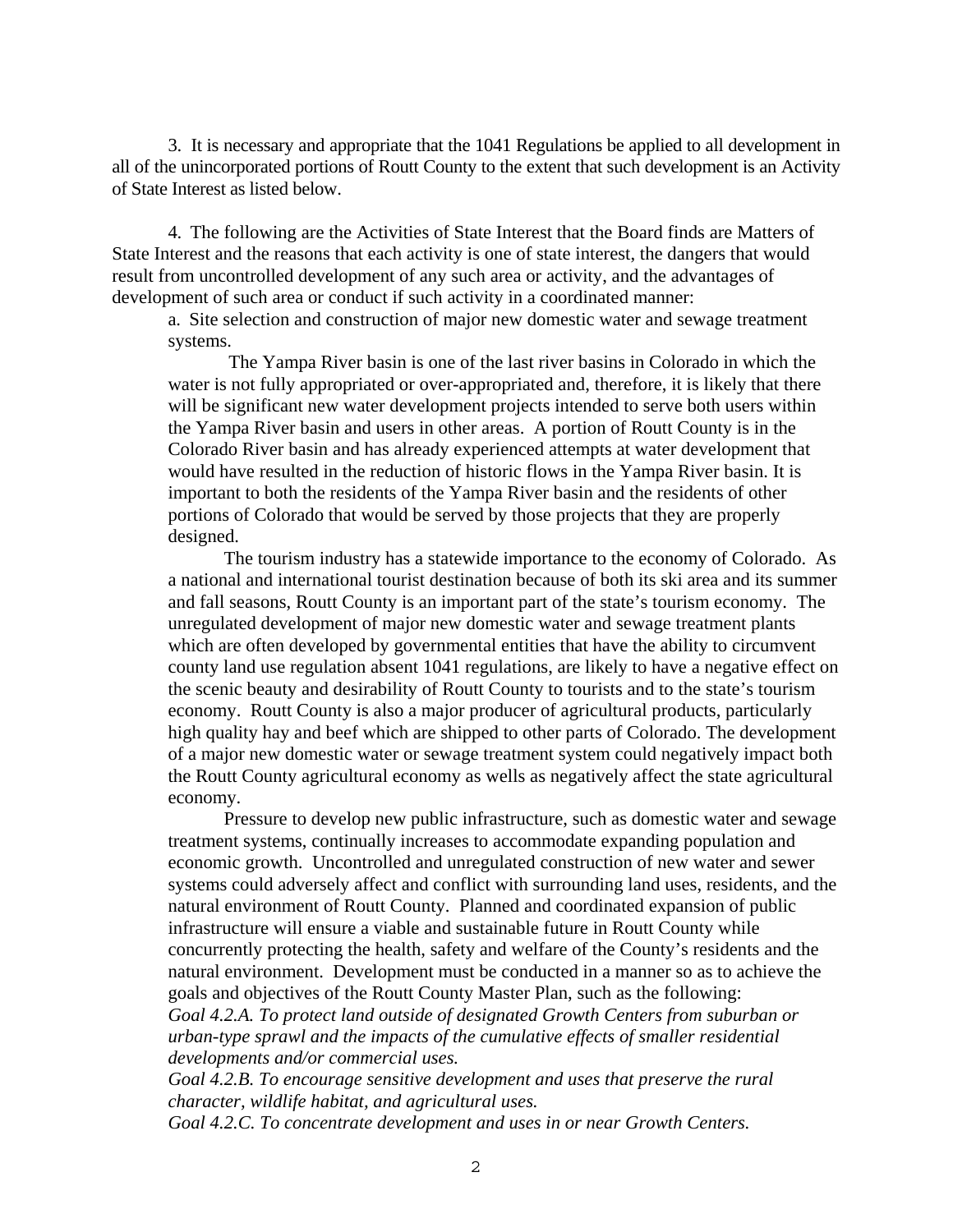*Goal 5.2A. To ensure that new development does not detract from the rural character of the County or create air, water, noise, visual, and light pollution.* 

*Goal 9.2.B. Land uses and development should be planned and designed to minimize impacts to wildlife habitat and the species that depend on this habitat and should be designed to protect the full range of habitats in Routt County. Development and associated activity should minimize conflicts between wildlife and domestic nuisance animals.* 

b. Major extensions of existing domestic water and sewage treatment systems.

 The Yampa River basin is one of the last river basins in Colorado in which the water is not fully appropriated or over-appropriated and, therefore, it is likely that there will be significant new water development projects intended to serve both users within the Yampa River basin and users in other areas. A portion of Routt County is in the Colorado River basin and has already experienced attempts at water development that would have resulted in the reduction of historic flows in the Yampa River basin. It is important to both the residents of the Yampa River basin and the residents of other portions of Colorado that would be served by those projects that they are properly designed.

 The tourism industry has a statewide importance to the economy of Colorado. As a national and international tourist destination because of both its ski area and its summer and fall seasons, Routt County is an important part of the state's tourism economy. The unregulated development of major new domestic water and sewage treatment plants which are often developed by governmental entities that have the ability to circumvent county land use regulation absent 1041 regulations, are likely to have a negative effect on the scenic beauty and desirability of Routt County to tourists and to the state's tourism economy. Routt County is also a major producer of agricultural products, particularly high quality hay and beef which are shipped to other parts of Colorado. The development of an extension of an existing domestic water or sewage treatment system could negatively impact both the Routt County agricultural economy as wells as negatively affect the state agricultural economy.

 Pressure to expand existing public infrastructure, such as domestic water and sewage treatment systems, continually increases to accommodate expanding population and economic growth. Uncontrolled and unregulated construction of water and sewer system expansions could adversely affect and conflict with surrounding land uses, residents, and the natural environment of Routt County. Planned and coordinated expansion of public infrastructure will insure a viable and sustainable future in Routt County while concurrently protecting the health, safety and welfare of the County's residents and the natural environment. Development must be conducted in a manner so as to achieve the goals and objectives of the Routt County Master Plan, such as the following:

*Goal 4.2.B. To encourage sensitive development and uses that preserve the rural character, wildlife habitat, and agricultural uses.* 

*Goal 4.2.C. To concentrate development and uses in or near Growth Centers. Goal 5.2A. To ensure that new development does not detract from the rural character of the County or create air, water, noise, visual, and light pollution.* 

*Goal 9.2.B. Land uses and development should be planned and designed to minimize impacts to wildlife habitat and the species that depend on this habitat and should be designed to protect the full range of habitats in Routt County. Development and*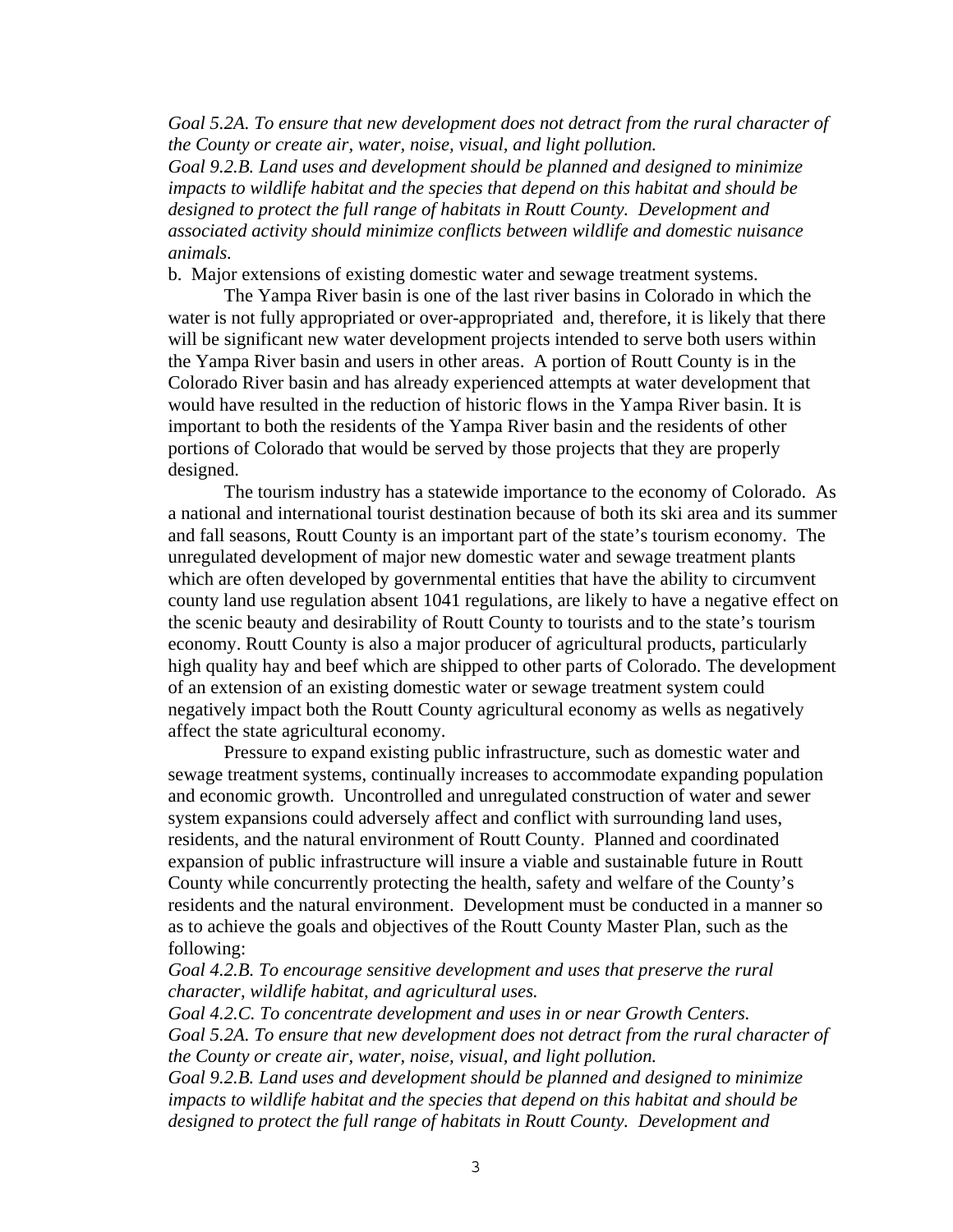#### *associated activity should minimize conflicts between wildlife and domestic nuisance animals.*

c. Site selection and construction of major facilities of a public utility.

 As stated above, the siting of a major facility of a public utility in Routt County in a way that would negatively impact the County's tourism economy or agricultural economy would have state-wide impacts.

 Continued provision of electric power service is essential to the viability and sustainability of Routt County's economic future. Uncontrolled and unregulated construction of major public utilities could adversely affect and conflict with surrounding land uses, residents, and the natural environment of Routt County. Planning for the location, transmission, and supplying of fuel sources for electric power generation must meet a critical balance between meeting the electric power needs of the region while concurrently protecting and preserving the area's unique natural environment. Development must be conducted in a manner so as to achieve the goals and objectives of the Routt County Master Plan, such as the following:

*Goal 4.2.A. To protect land outside of designated Growth Centers from suburban or urban-type sprawl and the impacts of the cumulative effects of smaller residential developments and/or commercial uses.* 

*Goal 4.2.B. To encourage sensitive development and uses that preserve the rural character, wildlife habitat, and agricultural uses.* 

*Goal 4.2.C. To concentrate development and uses in or near Growth Centers. Goal 5.2A. To ensure that new development does not detract from the rural character of the County or create air, water, noise, visual, and light pollution.* 

*Goal 9.2.B. Land uses and development should be planned and designed to minimize impacts to wildlife habitat and the species that depend on this habitat and should be designed to protect the full range of habitats in Routt County. Development and associated activity should minimize conflicts between wildlife and domestic nuisance animals.* 

d. Site selection of airports.

 As stated above, the siting of a new airport in Routt County in a way that would negatively impact the County's tourism economy or agricultural economy would have state-wide impacts.

 Aviation provides a vital engine that drives the economy of Routt County. The region depends on commercial and general aviation to support the tourist economy. Routt County's airports are the primary means of accessing the area during the summer and winter seasons. Uncontrolled and unregulated siting of airports could adversely affect and conflict with surrounding land uses, residents, and the natural environment of Routt County. Continued operation and expansion of the two airports currently located in the County and regulated siting of future airports in a planned and coordinated manner will ensure the future viability and sustainability of Routt County's economic future, while concurrently protecting the health, safety and welfare of the County's residents and the natural environment. Development must be conducted in a manner so as to achieve the goals and objectives of the Routt County Master Plan, such as the following:

*Goal 4.2.A. To protect land outside of designated Growth Centers from suburban or urban-type sprawl and the impacts of the cumulative effects of smaller residential developments and/or commercial uses.* 

*Goal 4.2.B. To encourage sensitive development and uses that preserve the rural character, wildlife habitat, and agricultural uses.*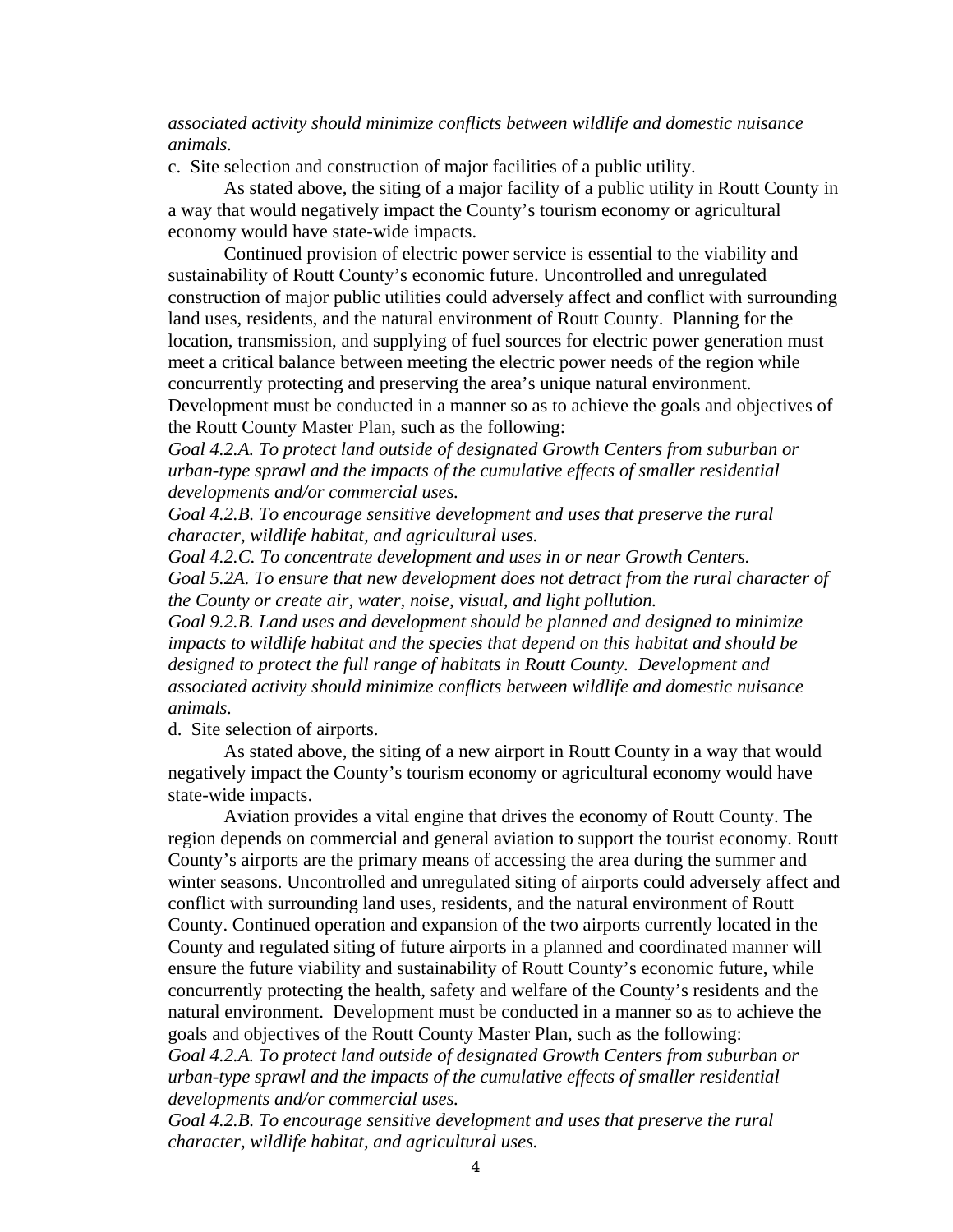*Goal 4.2.C. To concentrate development and uses in or near Growth Centers. Goal 5.2A. To ensure that new development does not detract from the rural character of the County or create air, water, noise, visual, and light pollution.* 

*Goal 9.2.B. Land uses and development should be planned and designed to minimize impacts to wildlife habitat and the species that depend on this habitat and should be designed to protect the full range of habitats in Routt County. Development and associated activity should minimize conflicts between wildlife and domestic nuisance animals.* 

e. Efficient utilization of municipal and industrial water projects.

 Given the demand for additional water resources throughout Colorado, the efficient utilization of municipal and industrial water projects is obviously of state-wide concern.

 Routt County recognizes that its lands may be considered highly desirable for water storage reservoirs and water diversion projects due to our mountainous topography and location in the headwaters of the Colorado Rocky Mountains. Routt County is home to numerous water reservoirs and rivers that supply water to municipalities and industrial users. Uncontrolled and unregulated municipal and industrial water projects could adversely affect and conflict with surrounding land uses, residents, and the natural environment of Routt County. Inefficient municipal and industrial water projects could have an adverse effect on the natural amenities of the County, including natural resources, scenic vistas, open space, and other environmental values which provide not only a basis for the lifestyle of our residents but a basis for the tourist economy. Coordinated planning and regulatory authority provides the County with the tools necessary to respond to local issues arising from these uses. Development must be conducted in a manner so as to achieve the goals and objectives of the Routt County Master Plan, such as the following:

*Goal 4.2.A. To protect land outside of designated Growth Centers from suburban or urban-type sprawl and the impacts of the cumulative effects of smaller residential developments and/or commercial uses.* 

*Goal 4.2.B. To encourage sensitive development and uses that preserve the rural character, wildlife habitat, and agricultural uses.* 

*Goal 4.2.C. To concentrate development and uses in or near Growth Centers. Goal 5.2A. To ensure that new development does not detract from the rural character of the County or create air, water, noise, visual, and light pollution.* 

*Goal 9.2.B. Land uses and development should be planned and designed to minimize impacts to wildlife habitat and the species that depend on this habitat and should be designed to protect the full range of habitats in Routt County. Development and associated activity should minimize conflicts between wildlife and domestic nuisance animals.* 

 G. The motion was duly seconded by Commissioner Monger and passed on a 3 to 0 vote.

NOW, THEREFORE, BE IT RESOLVED THAT:

 Section 1. Designation of Activities of State Interest. The following activities are hereby designated as Activities of State Interest: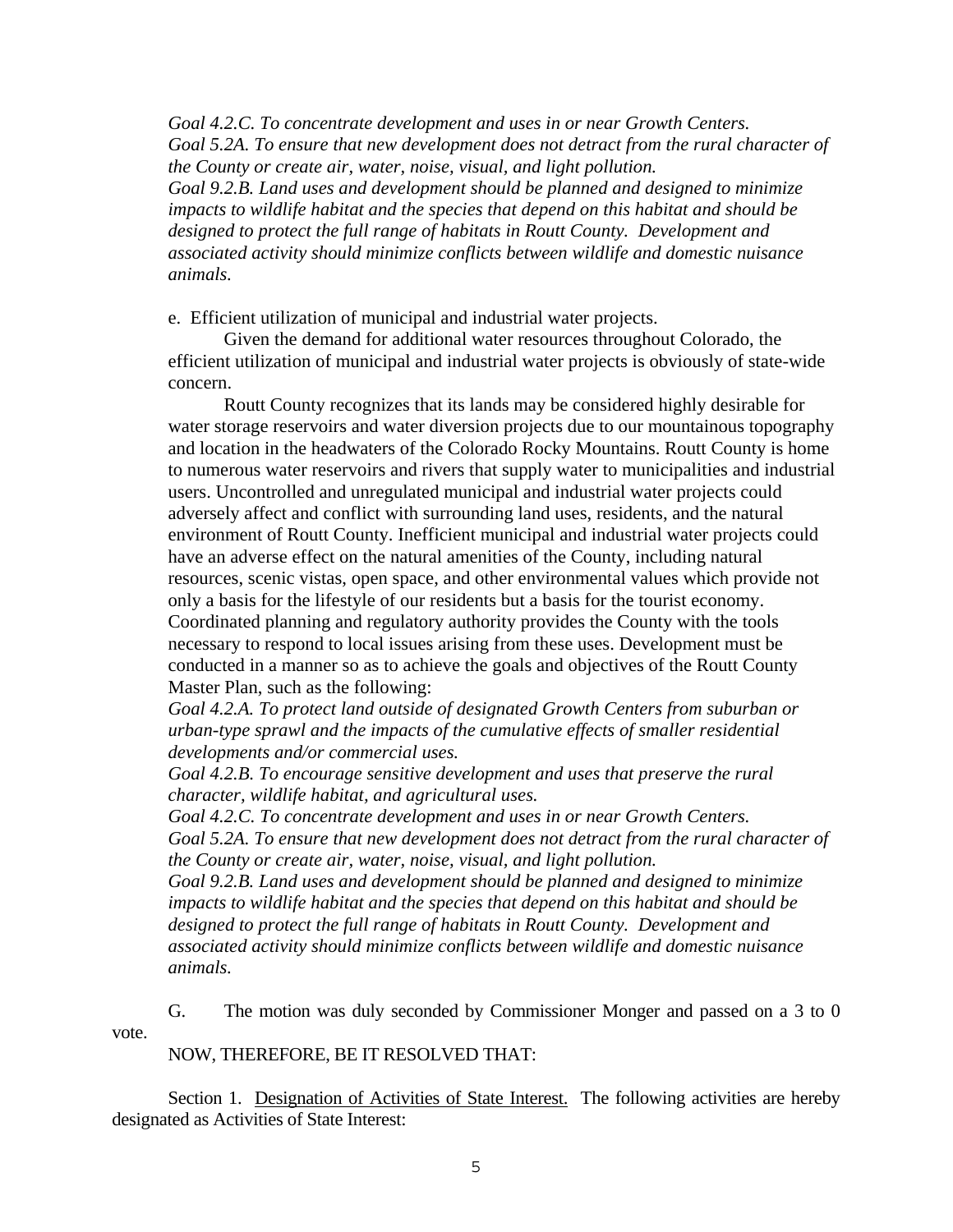- a. Site selection and construction of major new domestic water and sewage treatment systems.
- b. Major extensions of existing domestic water and sewage treatment systems.
- c. Site selection and construction of major facilities of a public utility.
- d. Site selection of airports.
- e. Efficient Utilization of Municipal and Industrial Water Projects.

 Section 2. Adoption of Guidelines and Regulations. The following guidelines and regulations are hereby adopted:

## **REGULATIONS GOVERNING**

# **AREAS AND ACTIVITIES OF STATE INTEREST**

## **IN ROUTT COUNTY**

#### **I. INTRODUCTORY AND GENERAL PROVISIONS**

#### **A. Purpose and Intent**

The purpose of the enactment of these Regulations governing Areas and Activities of State Interest pursuant to Colorado Revised Statutes ("C.R.S.") Section 24-65.1-101 *et seq.*, commonly referred to as "1041 Regulations," is to ensure that growth and development in Routt County occur in a safe, efficient, planned and coordinated manner; and further to ensure that adequate community services and facilities are provided in a manner consistent with the constitutional rights of property owners, community goals and protection of the public welfare, and are consistent with legitimate environmental concerns.

#### **B. Authority**

These Regulations are authorized by C.R.S. Section 24-65.1-101, *et seq.*

#### **C. Definitions**

The words and terms used in these Regulations governing Areas and Activities of State Interest shall have the meanings set forth below.

- 1. **Adverse**: Unfavorable, harmful.
- 2. **Affected Party**: Any person with an interest in the outcome of the permit decision for the Proposed Project.
- 3. **Agricultural Lands**: Any land used primarily for the production of crops or livestock including irrigated meadows, irrigated and dry pasture, irrigation ditches, stock drive routes, lands used for barns, corrals and storage of crops or agricultural products, but not including lands used primarily for the production of commercial timber.
- 4. **Applicant**: A person submitting an application for a permit to engage in a development in a designated Area of State Interest or to conduct a designated Activity of State Interest, who is either the owner of the property to be developed, has written permission from the property owner for submittal of the project proposal, or has authority to condemn the property.
- 5. **Aquifer Recharge Area**: Any area where surface water may infiltrate to a water-bearing stratum of permeable rock, sand or gravel. This definition will also include areas around wells used for disposal of wastewater or toxic pollutants.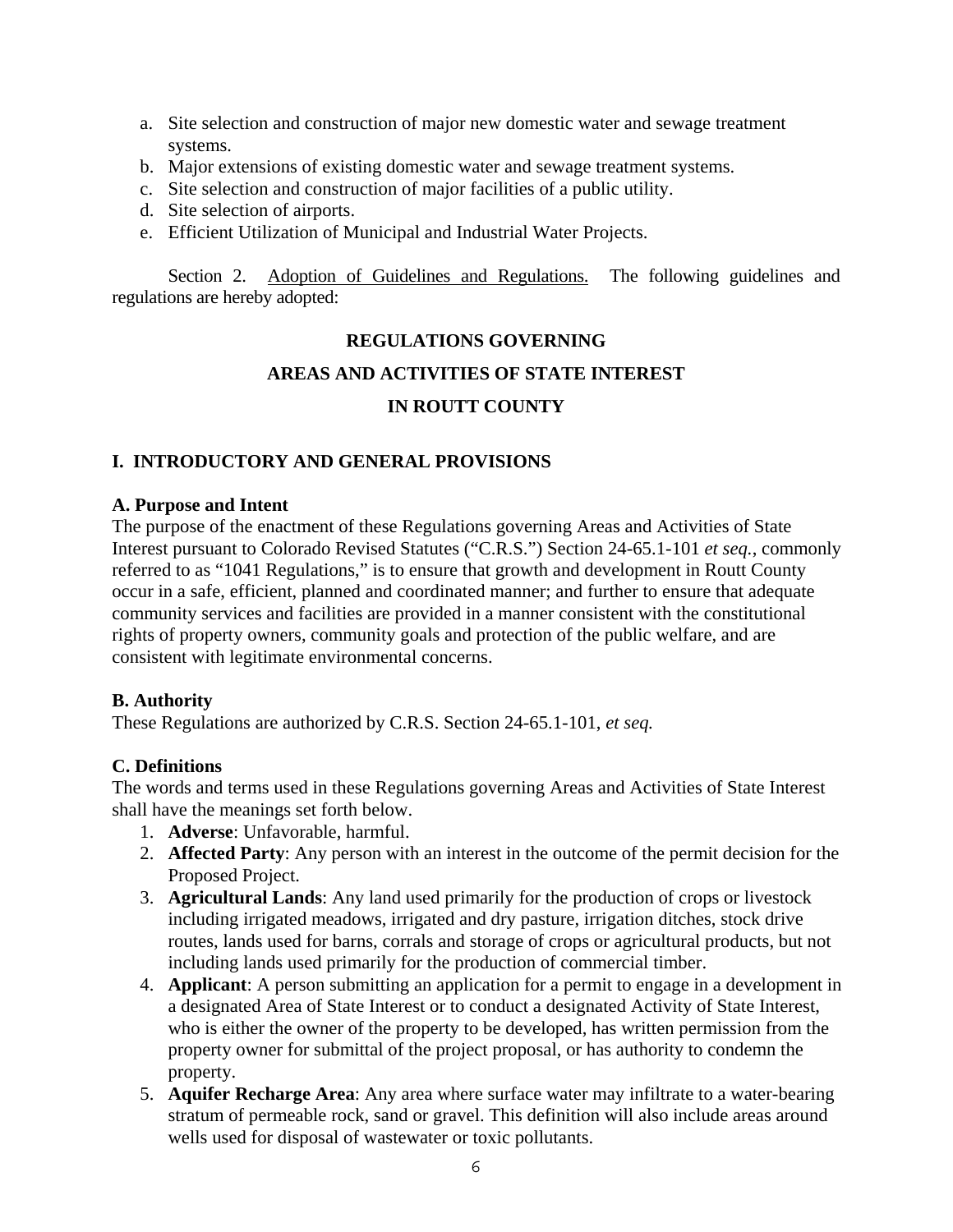- 6. **Board/ Board of County Commissioners/ BOCC**: The Routt County Board of County Commissioners.
- 7. **Building**: Any structure having a roof supported by columns or walls and intended for supporting or sheltering any use or occupancy.
- 8. **Building Permit**: A permit which is issued by the Routt County Building Department prior to the erection, construction, alteration, moving, relocation or change of use of any building or structure.
- 9. **Code**: Routt County Zoning and Subdivision Regulations.
- 10. **Collection System**: A network of pipes and conduits through which sewage flows to a sewage treatment plant.
- 11. **Commission**: Routt County Planning Commission.
- 12. **Comprehensive Plan**: A plan adopted by the County or a municipality within the County that guides land use, growth, and development decisions.
- 13. **Cost**: The total monetary amount to be paid for a development project, generally including all amounts to be paid for land acquisition, capital improvements, construction, fixtures, equipment, labor, materials, operation, financing, debt service, planning, permitting and similar purposes.
- 14. **County**: Routt County.
- 15. **Dedication**: The conveyance or setting aside of land to the Board or its designee for one or more public purposes.
- 16. **Designation**: That legal procedure specified by C.R.S. Section 24-65.1-401, *et seq.*, C.R.S., for designating Matters of State Interest. It also includes the revocation and amendment of such designations.
- 17. **Determination**: Determination of Level of Permit Review or amendment by the Planning Director.
- 18. **Development**: Any construction or activity which changes the basic character or the use of the land on which the construction or activity occurs.
- 19. **Development Area**: Those geographic areas within the County which will be developed or altered directly by construction or operation of the project.
- 20. **Development Permit**: Any Routt County land use permits or approvals of any kind, including, but not limited to, building permits, administrative uses, conditional uses, special uses, subdivision approvals, grading permits, floodplain development permits or land use permits.
- 21. **Distribution System**: A network of pipes and conduits through which water is piped for human consumption or a network of pipes and conduits through which water is piped in exchange or trade for water for human consumption. Also a network of distribution power lines, substations, and other associated equipment to convey electricity to the enduse consumer.
- 22. **Domestic Water and Sewage Treatment System**: A wastewater treatment plant, water supply system or water treatment plant, as defined in C.R.S. Section 25-9-102(5), (6), and (7), and any system of pipes, structures, and facilities through which wastewater is collected for treatment.
- 23. **Efficient Use of Water**: The employment of methods, procedures, techniques, and controls to encourage use of water for purposes, and in amounts, which will yield the greatest possible benefit to the greatest number of people, while promoting, where feasible and appropriate, the conservation of water in particular uses. Such benefits will include economic, social, aesthetic, ecological, agricultural and recreational benefits.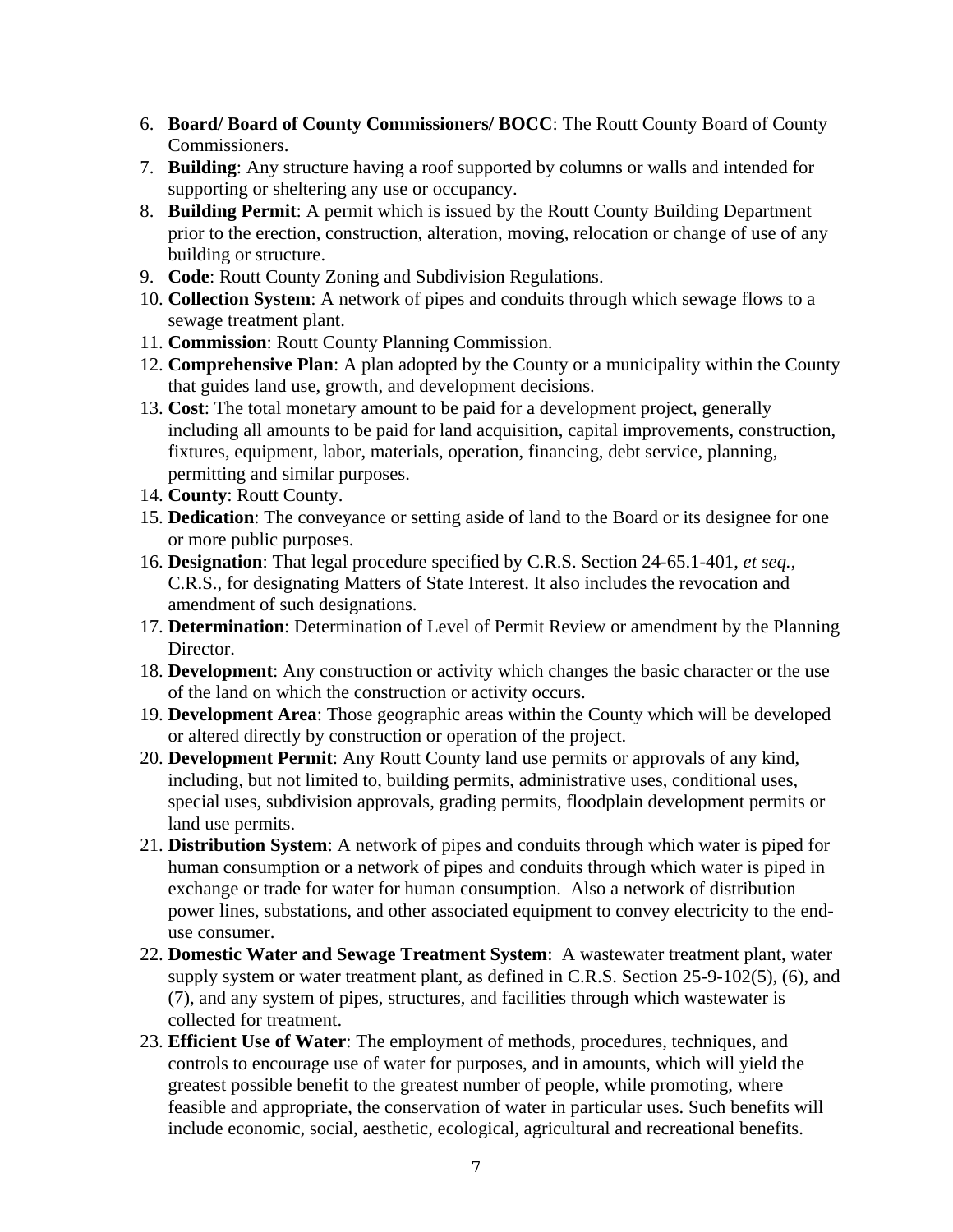- 24. **Environment**: All natural physical and biological attributes and systems including the atmosphere, climate, geology, soils, groundwater, surface water, wetlands, vegetation, animal life, physical features, natural hazards, topography and aesthetics.
- 25. **Floodplain**: An area adjacent to a stream, which area is subject to flooding as the result of the occurrence of an intermediate regional flood and which area thus is so adverse to past, current, or foreseeable construction or land use as to constitute a significant hazard to public health and safety or to property. The term includes but is not limited to:
	- (a) Mainstream floodplains;
	- (b) Debris-fan floodplains; and
	- (c) Dry wash channels and dry wash floodplains.
- 26. **Geologic Hazard**: A geologic phenomenon, which is so adverse to past, current, or foreseeable construction or land use as to constitute a significant hazard to public health and safety or to property. The term includes but is not limited to:
	- (a) Avalanches, landslides, rock falls, mudflows, and unstable or potentially unstable slopes;
	- (b) Seismic effects;
	- (c) Radioactivity; and
	- (d) Ground subsidence.
- 27. **Geologic Hazard Area**: An area that contains or is directly affected by a geologic hazard.
- 28. **Hazard**: A significant source of risk, danger or peril resulting from natural phenomena or conditions including those precipitated or caused by activities of man.
- 29. **Hearing**: Public hearing.
- 30. **Highway**: State and federal highways.
- 31. **Impact**: The direct or indirect effect or consequence resulting from development. The term shall include physical, environmental, economic, visual, auditory or social consequences or effects.
- 32. **Impact Area**: Those geographic areas, including the Development Area, in which any impacts are likely to be caused by the project.
- 33. **Include**: Including without limitation.
- 34. **Individual Sewage Disposal System (ISDS**): Treatment of wastewater using septic tanks and leach fields.
- 35. **Industrial**: Any development of natural resources, business or trade, commercial activity, processing, fabrication, alteration or manufacture of raw or semi-processed materials, manufactured goods or any components thereof.
- 36. **Major Extension of Domestic Sewage Treatment System**: Any modification to an existing wastewater treatment plant to increase hydraulic capacity or upgrade treatment capacity, or any extension of existing main collector lines, or any increase in capacity of existing main sewer lines or any extensions to serve a total development density of twenty five (25) or more residential dwelling units or the equivalent thereof in other uses
- 37. **Major Extension of Domestic Water Treatment System**: The expansion of a water treatment plant to increase capacity or storage, or the extension of a water supply system to service an additional development density of twenty five (25) or more residential dwelling units or the equivalent thereof in other uses
- 38. **Major Facilities of a Public Utility**: Major facilities of a public utility means: (a) Central Office buildings of telephone utilities;
	- (b) Transmission lines, power plants, and substations of electrical utilities; and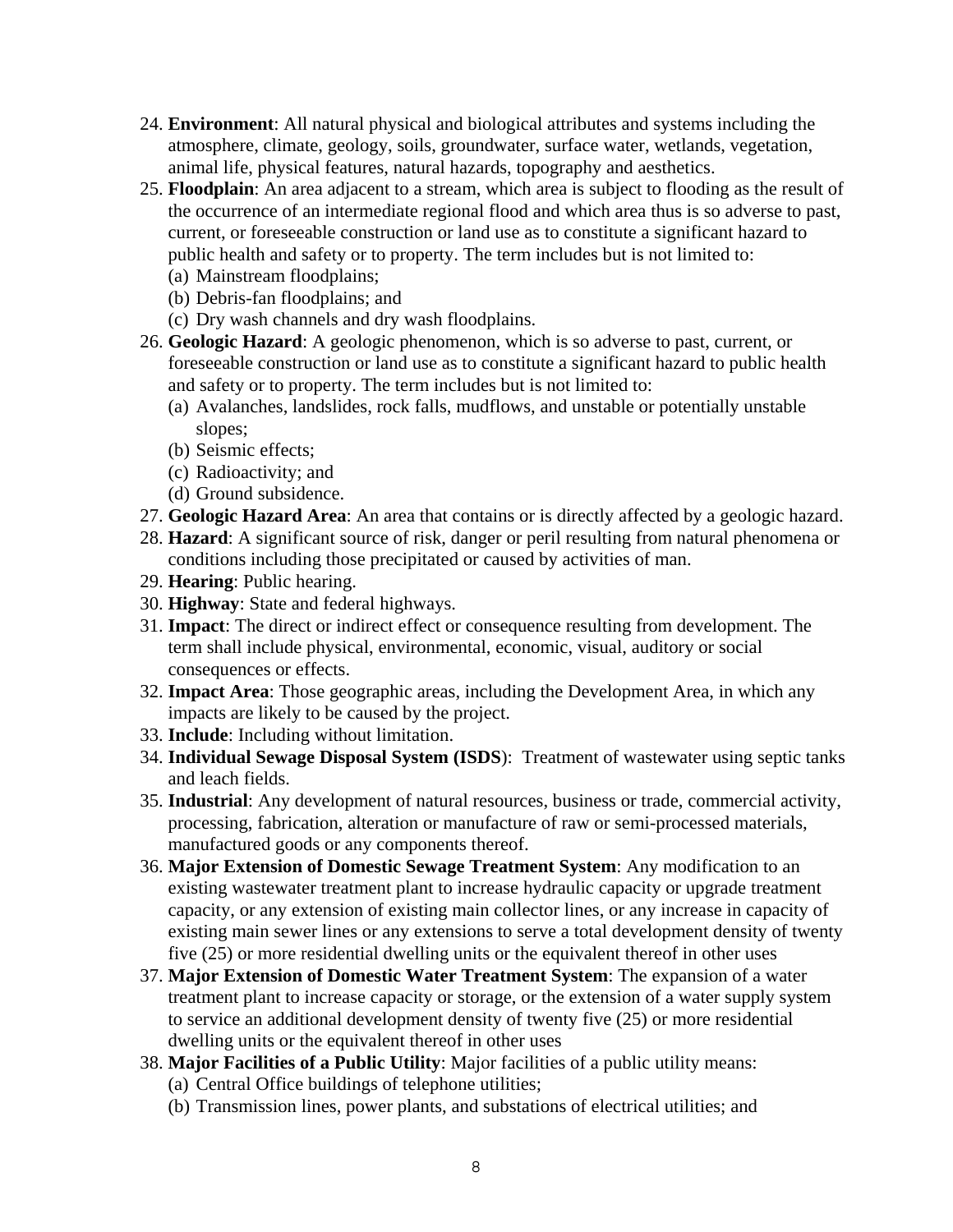- (c) Pipelines and storage areas of utilities providing natural gas or other petroleum derivatives.
- 39. **Major New Domestic Sewage Treatment System:** A new wastewater treatment plant that is designed to treat the wastewater generated by twenty five (25) or more residential dwelling units or the equivalent thereof in other uses.
- 40. **Major New Domestic Water Treatment Systems**: A new water treatment plant or water supply system if such system is designed to serve a total of twenty five (25) or more residential dwelling units or the equivalent thereof in other uses.
- 41. **Major Water and Sewer Project**: Major New Domestic Water and/or Sewage Treatment Systems; Major Extensions of Existing Water and/or Sewage Treatment Systems.
- 42. **Matter of State Interest**: An Area of or an Activity of State Interest, or both, as listed in C.R.S. Section 24-65.1-201(1) or 203(1).
- 43. **Mitigation:** An action that will have one or more of the following effects:
	- (a) Avoiding an impact by not taking a certain action or parts of an action;
	- (b) Minimizing impacts by limiting the degree or magnitude of the action or its implementation;
	- (c) Rectifying the impact by repairing, rehabilitating, or restoring the impact area, facility or service;
	- (d) Reducing or eliminating the impact over time by preservation and maintenance operations;
	- (e) Compensating for the impact by replacing or providing suitable biological and physical conditions; and by replacing or providing suitable services and facilities.
- 44. **Municipality**: A home rule or statutory city, town, or a territorial charter city.
- 45. **Natural Hazard**: A natural phenomenon which so conflicts with construction or land use as to constitute a significant hazard to public health and safety or to property including, without limitation, geologic hazards, flood hazards, and wildfire hazards.
- 46. **Net Effect**: The impact of an action after mitigation.
- 47. **Permit Authority**: The Board of County Commissioners, or its designee.
- 48. **Person**: Any individual, limited liability company, partnership, corporation, association, company, other recognized legal entity or other public or corporate body including the federal government, and includes any political subdivision, agency, instrumentality, or corporation of the State of Colorado or the United States.
- 49. **Planning Department**: The Routt County Planning Department.
- 50. **Planning Director**: The Director of the Routt County Planning Department or designee.
- 51. **Project or Proposed Project**: The site selection, construction, development, or operation of an activity or other development proposed under these Regulations throughout its life cycle including all ancillary structures, facilities, improvements, and activities, and all integrated components thereof, and any proposed land use directly related to such project if such project is to be located wholly or partially within the County. A project cannot be segmented to avoid the requirements of these Regulations. If a project is to be phased over time or is composed of distinguishable elements, the impacts of all phases or elements of the development must be considered together when reviewing the project hereunder and determining if it satisfies these Regulations.
- 52. **Public Utility:** A public utility as defined by state law. See C.R.S. Section 40-1-103.
- 53. **Recycling**: The treatment and use of wastewater or water in a manner that will make it available for use again. Also included is the reuse of solid waste material.
- 54. **Service Area**: The primary geographic area to be served by the proposed project.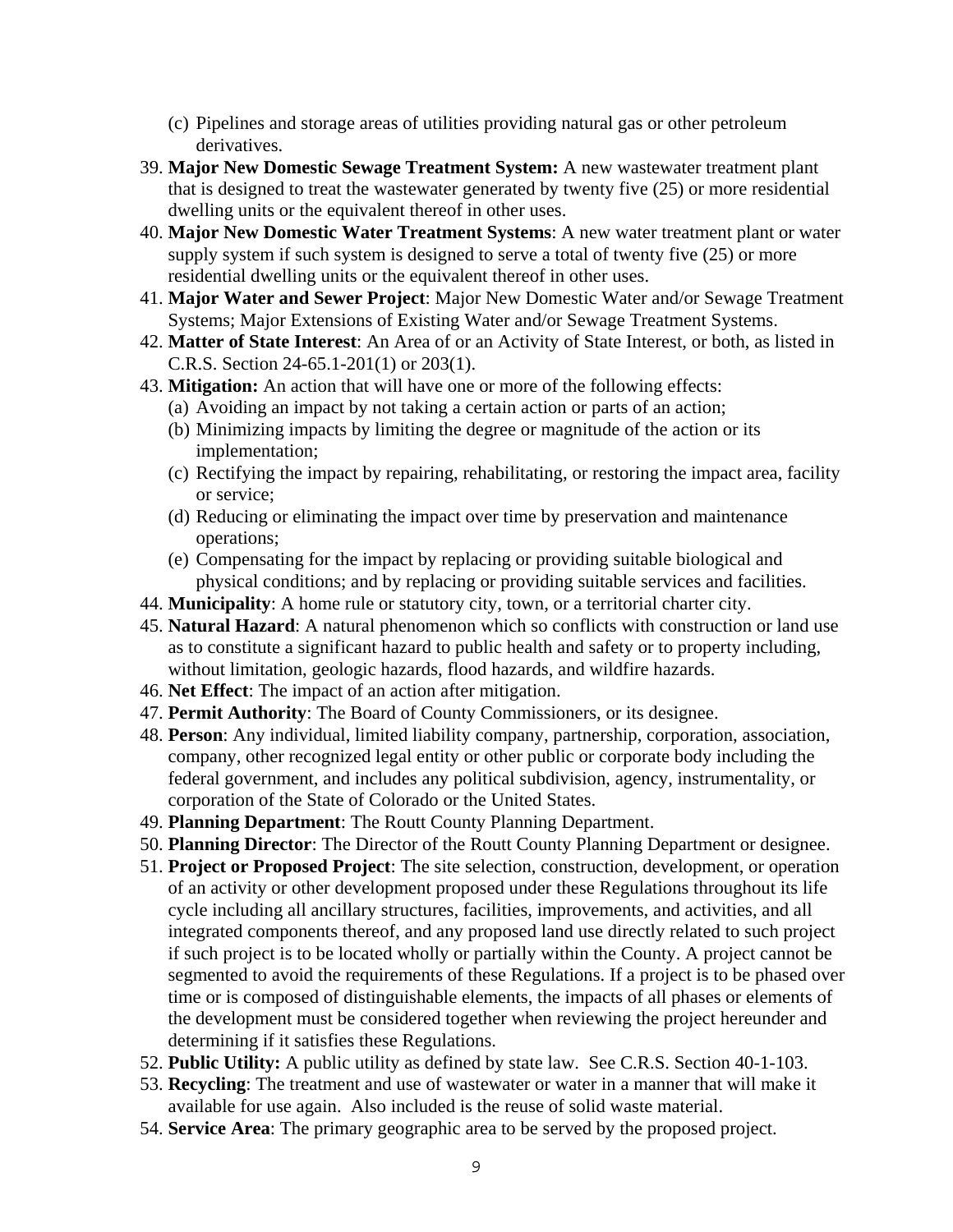- 55. **Severe:** Having greater negative impact than a significant impact; an extreme negative impact.
- 56. **Significant**: Deserving to be considered; important; notable and not trifling.
- 57. **Significantly Degrade**: To lower in grade or desirability to a significant, as opposed to a trifling, degree.
- 58. **Significantly Deteriorate**: To make inferior in quality or value to a significant, as opposed to a trifling, degree.
- 59. **Solid Waste Disposal Site**: A site for the disposal of any garbage, refuse, sludge from a waste treatment plant, and any other discarded material including solid, liquid, semisolid, or contained gaseous materials resulting from domestic, industrial, commercial, mining and agricultural activities.
- 60. **Stream Segment**: An identifiable lake or reservoir or a stretch of a stream or tributary defined on the basis of common classified uses and similar physical, chemical and biological characteristics, up to the point at which the use or characteristic changes to another.
- 61. **Use**: The purpose or activity for which a parcel of land, a building or structure is designed, arranged, or intended, or for which it is occupied or maintained based on land use regulations.
- 62. **Wastewater treatment plant**: A facility or group of units, including any system of pipes, structures, and facilities through which wastewater is collected for treatment, that is used for treatment of wastewater from sewer systems and for the reduction and handling of solids and gases removed from such wastes, whether or not such facility or group of units discharges into state waters.
- 63. **Water Conservation Plan:** A written plan adopted by a Person that provides means and methods for the conservation of water which is based upon current scientific understandings of the appropriate ways to conserve water.
- 64. **Water Diversion**: Removing water from its natural course or location, or controlling water in its natural course or location, by means of a ditch, canal, flume, reservoir, bypass, pipeline, conduit, tunnel, well, pump, or other structure or device.
- 65. **Water supply system**: A system of wells, diversions, pipes, structures, and facilities, including impoundments and their associated structures, through which a water supply is obtained, stored, and sold or distributed for domestic uses; or the system of wells, diversions, pipes, structures, and facilities, including impoundments, through which a water supply is obtained which will be used directly or by trade, substitution, augmentation or exchange, for water which will be used for human consumption or household use. In determining whether a project is a domestic water supply system the Board will consider water rights decrees, pending water rights applications, intergovernmental agreements, water supply contracts, and any other evidence of the ultimate use of the water.
- 66. **Water treatment plant**: The facilities within the water supply system which regulate the physical, chemical, or bacteriological quality of the water.
- 67. **Wildlife:** All species of wild animals native to Routt County, including, but not limited to, big game species such as elk, moose and deer, as well as threatened and endangered species.
- 68. **Wildlife Habitat**: That natural or man-made environment which contains the elements of food, shelter, water and space in a combination and quantity necessary for the survival of one or more wildlife species.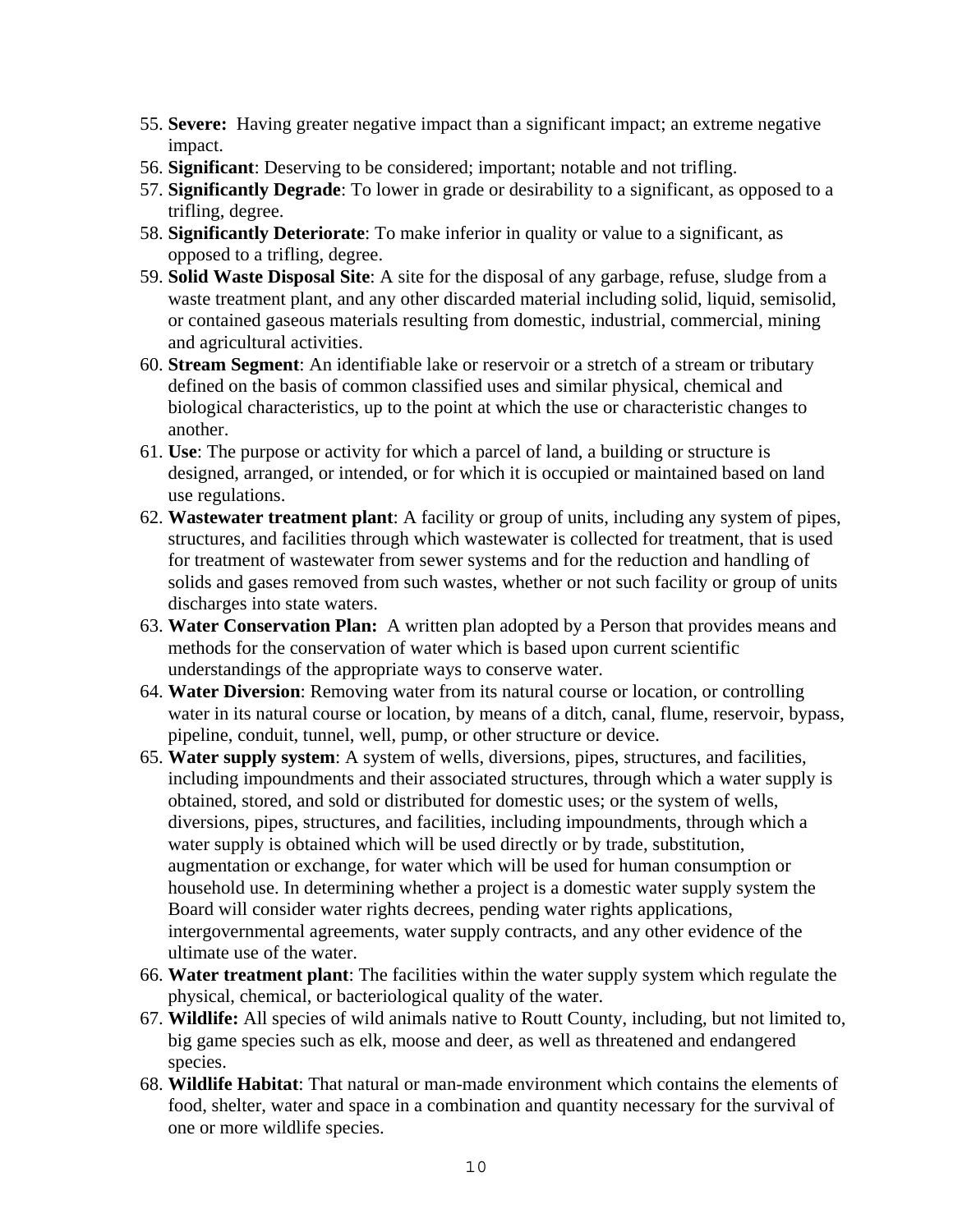69. **Zoning**: Land-use designations imposed by the County on lands within the unincorporated portion of the County for purposes of regulating the use and development of land.

# **D. Applicability**

- 1. Areas and Activities of State Interest. These Regulations shall apply to all matters of State Interest in the unincorporated areas of the County that have been or may hereafter be designated by the Board of County Commissioners, regardless of whether or not the proposed project is intended to serve residents of unincorporated Routt County and regardless of whether or not the project is public or private. (See Section "Designated Areas and Activities of State Interest" below)
- 2. Public and Private Lands. These Regulations shall apply to all Matters of State Interest designated as such by the County whether located on private or public lands within the unincorporated areas of the County.

## **E. Exemptions**

- 1. Statutory Exemptions. The provisions of these regulations shall not apply to any development in an Area of State Interest or any Activity of State Interest if any one of the following is true:
	- a. As of May 17, 1974,
		- i. The specific development or activity was covered by a current building permit issued by the County; or
		- ii. The specific development or activity was directly approved by the electorate of the state or the County, provided that approval by the electorate of any bond issue by itself shall not be construed as approval of the specific development or activity; or
		- iii. The specific development or activity is to be on land which has been finally approved by the County for planned unit development or for a use substantially the same as a planned unit development; or
		- iv. The specific development or activity is to be on land which was either zoned or rezoned for the use contemplated by such specific development or activity; or
		- v. The specific development or activity is on land with respect to which a development plan has been conditionally or finally approved by the County.
- 2. Specific Exemptions. The provisions of these regulations shall not apply to any of the following:
	- a. Replacement of an existing water diversion structure without change in the point of diversion or point of use of the water, or yield from the diversion.
	- b. Irrigation facilities used for agricultural purposes.

#### **F. Relationship to Other Regulations**

- 1. Inconsistencies or Conflict with Other County Regulations*.* If any of the provisions of these Regulations is deemed to be inconsistent or in conflict with the provisions of any other County regulations or requirements, then the more stringent regulation or requirement shall apply.
- 2. Compliance with Other Regulations. Compliance with these Regulations does not waive the requirement to comply with any other applicable state, local or federal law or regulation.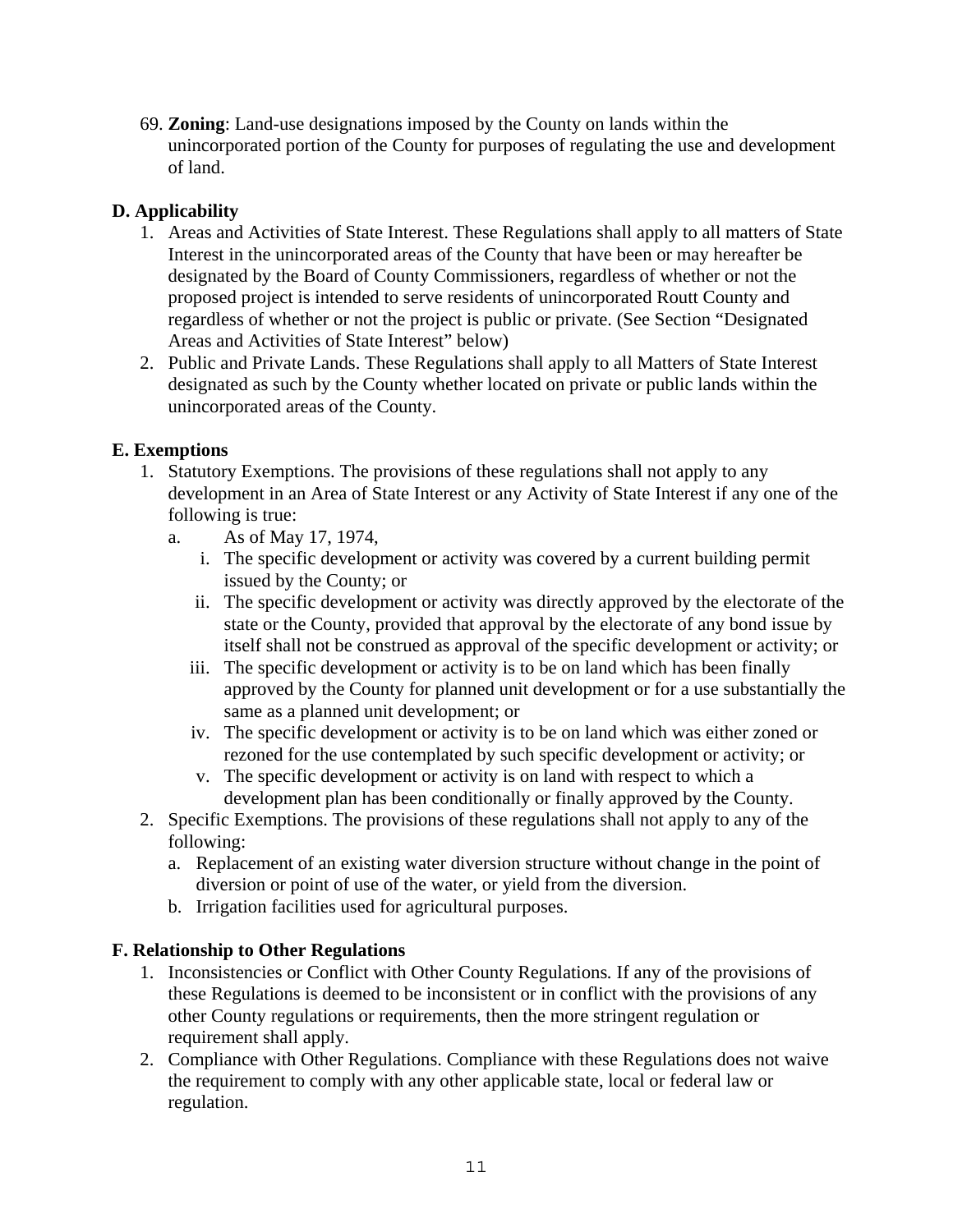- 3. Coordinated Review and Permitting. Any applicant for a permit under these Regulations that is also subject to the regulations of other state or federal agencies may request that the County application and review process be coordinated with that of the other agency.
- 4. Overlap Between Matters of State Interest. When an Applicant engages in development or activity that implicates 1041 Permit requirements for more than one matter of State Interest, the Applicant shall complete and submit a single 1041 Permit application that includes all affected areas and activities.

#### **G. Severability**

If any section, subsection, sentence, clause, or phrase of these Regulations is, for any reason, held to be invalid or unconstitutional by a court of law, such decision shall not affect the validity of these Regulations as a whole or any part other than the part declared invalid.

## **II. DESIGNATION OF AREAS AND ACTIVITIES OF STATE INTEREST**

Areas and Activities of State Interest shall be designated in accordance with C.R.S. Section 24- 65.1-101 *et seq*., and with the following procedures:

## **A. Mailing List**

Any person may request in writing that his name and address be placed on a mailing list to receive notice of all hearings held pursuant to this section. Notices shall be mailed to each person paying an annual fee established by the Planning Department to cover the cost of production, handling and mailing of such notice. Each person shall submit his name and address and pay such fee prior to January 31 of each calendar year to receive notices for that calendar year.

## **B. Designations of Matters of State Interest**

Designations, including amendments or revocations of designations, may be initiated in two ways:

- 1. By the Board proposing, on its own initiative, with or without participation of the Planning Commission.
- 2. By recommendation of the Planning Commission to the Board.

## **C. Planning Commission Review**

The Planning Commission, prior to the public hearing before the Board, shall review and make a recommendation on the proposed designation of a Matter of State Interest at a public hearing. The Planning Director shall publish notice of the Planning Commission hearing which shall include, at a minimum, the time and place of the public hearing, the place at which materials relating to the matter to be designated and any regulations for the administration thereof may be reviewed, the telephone number or address to which inquiries and comments may be directed, and a description of the Matter of State Interest proposed to be designated in sufficient detail to provide reasonable notice as to the property to be included in the designation or the type of activity to be designated. Such notice shall be published once in a newspaper of general circulation in the County not less than fourteen (14) days before the date set for hearing. In addition, notice shall be sent to all persons on the mailing list pursuant to this section.

## **D. Board Review**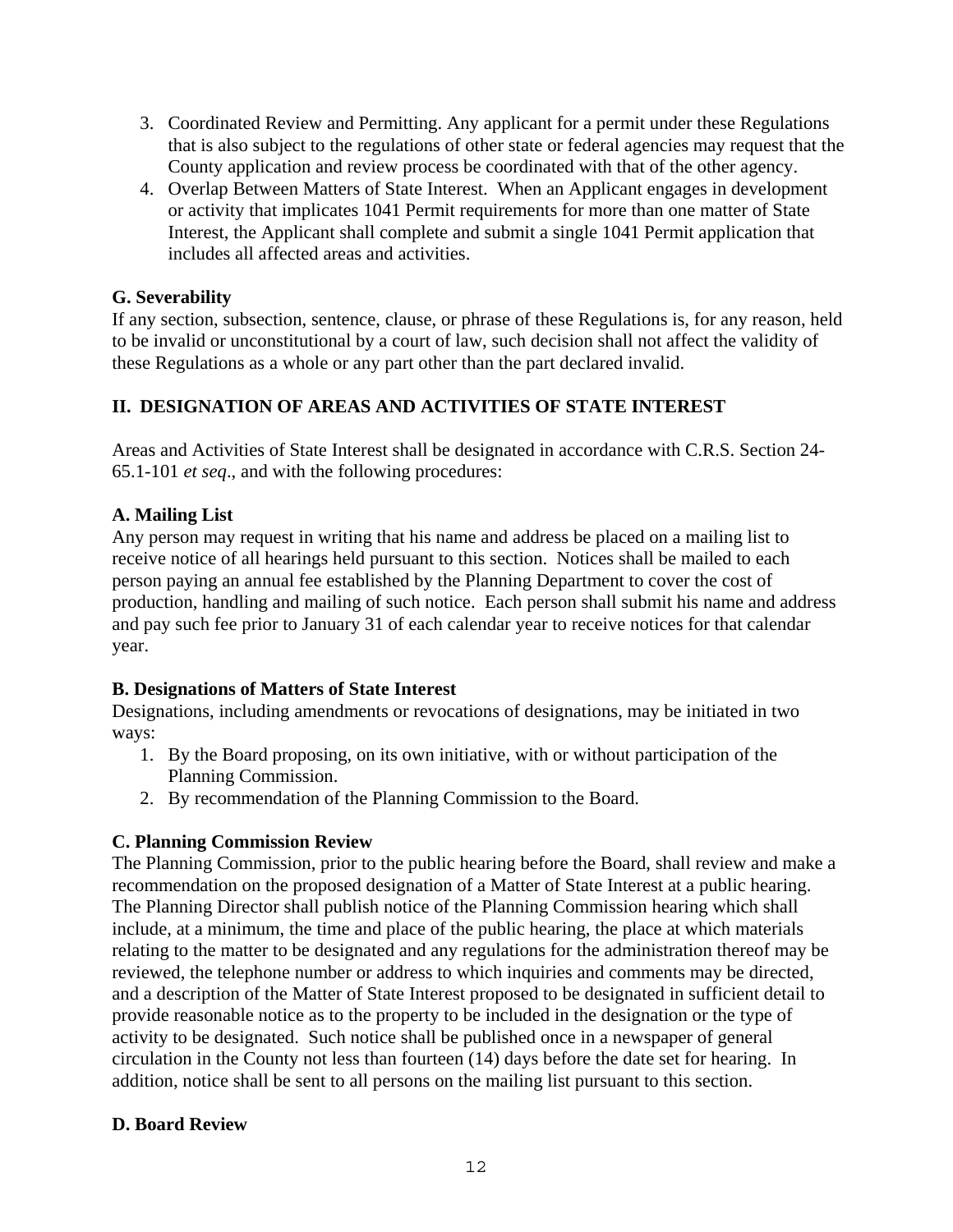The Board shall adopt or reject any proposed Designation and guidelines for a Matter of State Interest.

- 1. Public Hearing and Notice: The Board shall hold a public hearing prior to designating any Matter of State Interest with notice stating the time and place of the hearing and the place at which relevant materials may be examined. Notice shall be published once at least thirty (30) days and not more than sixty (60) days before the hearing in a legal newspaper of general circulation in the County. Written notice of such public hearing shall be sent to all persons on the mailing list pursuant to this section at least thirty (30) days and not more than sixty (60) days before the hearing.
- 2. Action: Within thirty (30) days after completion of the public hearing, the Board shall take action by resolution to adopt, adopt with modifications or reject the particular proposed Designation and guidelines for a Matter of State Interest.
- 3. Findings: Any resolution for action shall be accompanied by findings taking into consideration:
	- a. The intensity of current and foreseeable development pressures.
	- b. The reasons why the particular area or activity is of State Interest, the dangers that would result from uncontrolled development of any such area or uncontrolled conduct of such activity and the advantages of development of such area or conduct of such activity in a coordinated manner.
	- c. Applicable policies of any Master Plan.

## **E. Moratorium Pending Designation**

After a recommendation from the Planning Commission for the designation or amendment of a designation of a Matter of State Interest, or after the Board initiates the process for designation or amendment of a designation of a Matter of State Interest, no person shall engage in development in the area or conduct the activity described in the proposal until the Board has held its public hearing with respect to the designation and issued its order relating thereto.

## **F. Moratorium Following Designation**

After a Matter of State Interest has been designated, no person shall engage in development in the designated Area of State Interest or conduct the designated Activity of State Interest until the designation and regulations for such area or activity are finally determined.

## **III.DESIGNATED AREAS AND ACTIVITIES OF STATE INTEREST**

A permit is required to be obtained pursuant to these Regulations in order to conduct any of the following Activities of State Interest (unless otherwise exempted by these Regulations):

- 1. Site selection and construction of major new domestic water and sewage treatment systems.
- 2. Major extensions of existing domestic water and sewage treatment systems.
- 3. Site selection and construction of major facilities of a public utility.
- 4. Site selection of airports.
- 5. Efficient Utilization of Municipal and Industrial Water Projects.

The Board may designate additional Matters of State Interest subsequent to the adoption of these Regulations. Any proposed development in any subsequently designated Area of State Activity and the conduct of any subsequently designated Activity of State Interest, shall also be subject to these Regulations and shall require a permit unless specifically exempted.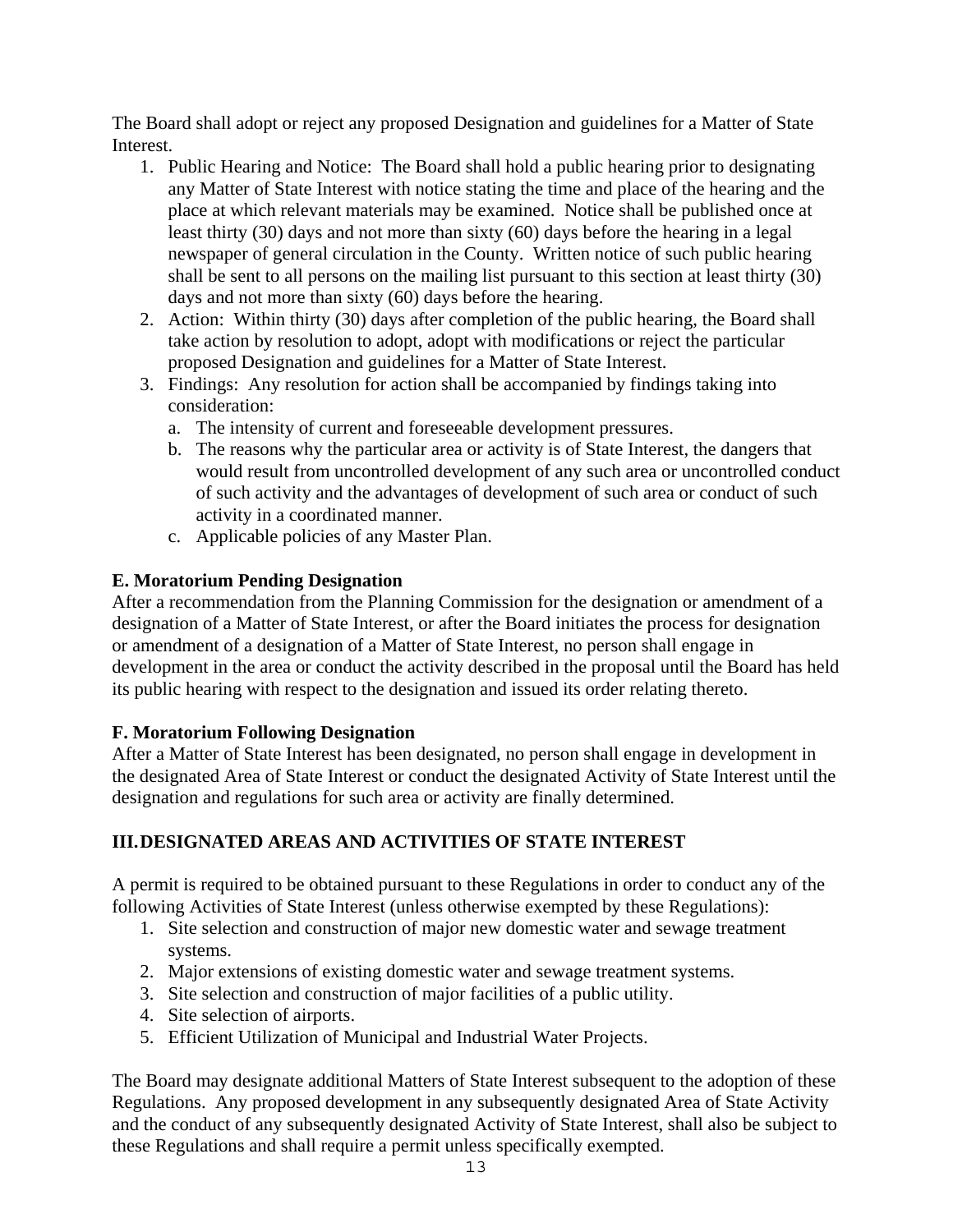## **IV. PERMIT APPLICATION PROCESS**

#### **A. Presubmittal Meeting and Submittal Requirements**

- 1. Presubmittal Meeting. The Applicant shall schedule and attend a Presubmittal Meeting. Before submitting an application to the County for a permit under these Regulations, any person seeking to engage in an activity or development subject to these Regulations shall meet with the Planning Staff. At this meeting, Planning Staff shall explain the regulatory process and requirements and submittal requirements.
- 2. Submittal. The applicant shall submit the following prior to the presubmittal meeting:
	- a. A Presubmittal application form
	- b. A map and/or sketch prepared at an easily readable scale showing:
		- i. Boundary of the proposed activity.
		- ii. Relationship of the proposed activity to surrounding topographic and cultural features such as roads, streams and existing structures.
		- iii. Proposed building, improvements and infrastructure.
	- c. A written summary of the project that describes the impacts of the proposed project as it relates to applicable approval criteria that are sufficient for determining the applicability of 1041 Permit Requirements that will be required for the application.
	- d. A copy of the latest approved Zoning and Subdivision Plans, and a vicinity/zoning map of the parcels that are proposed to be developed.

#### **B. Determination of Level of Permit Review**

- 1. Three Possible Levels of Permit Review: There are three (3) possible Levels of Permit Review for a Proposed Project: A FONSI; a Level 1 permit review; and a Level 2 permit review. The Planning Director shall make the initial Determination of the appropriate Level of Permit Review based upon the presubmittal meeting and submittals.
	- a. The Determination of Level of Permit Review shall be made by the Planning Director within a reasonable time (not to exceed 30 days) following the presubmittal meeting.
	- b. Within five (5) days of the Determination of Level of Permit Review, the Planning Director shall provide notification of the Determination to (i) the applicant by telephone, if possible, and letter, and (ii) the Board, the County Manager and the County Attorney by e-mail and telephone.
	- c. A notice of the Determination of the Level of Permit Review shall be published in the legal notice section of a newspaper of general circulation as soon as practicable.
- 2. Finding of No Significant Impact ("FONSI"): Based upon review of the presubmittal submittals and the information obtained at the presubmittal meeting, the Planning Director may determine that no significant impacts are likely to occur from the Proposed Project and therefore a permit under these Regulations will not be necessary. The Planning Director may make a FONSI if:
	- a. The construction or operation of the Proposed Project, without additional mitigation, in its proposed location is unlikely to have any significant adverse impact to the County in consideration of all of the Approval Criteria in Section VI of these Regulations, or
	- b. The Proposed Project was reviewed and approved by the County in conjunction with a development application for a rezoning, PUD modification, subdivision or special use permit, etc., prior to October 15, 2007, and the following requirements have been satisfied: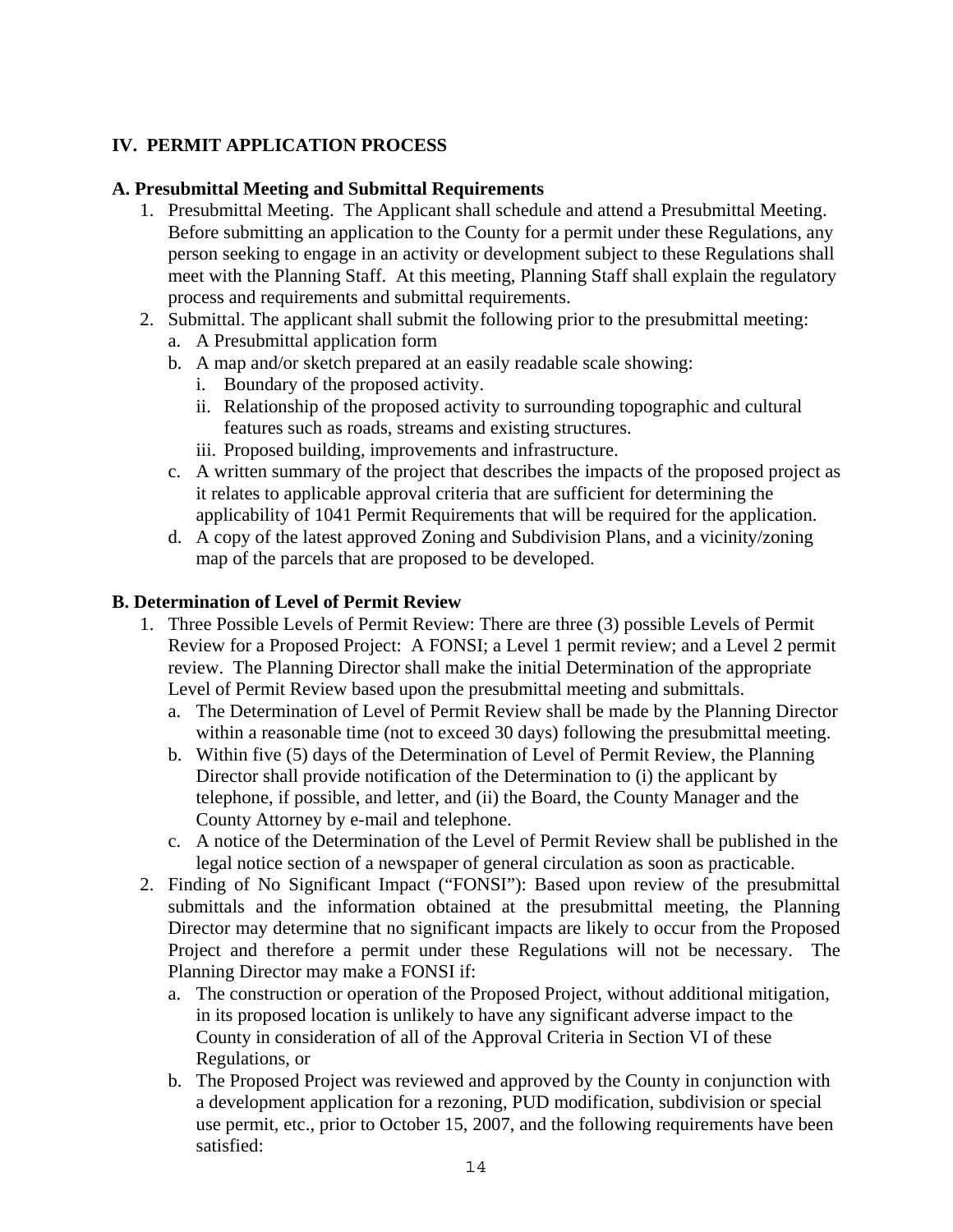- i. The Proposed Project is located entirely within the boundaries of such development application;
- ii. The Approval Criteria in Section VI of these Regulations have been satisfied in the course of the development application approval process; and
- iii. No additional mitigation is necessary.
- 3. Level 1 and Level 2 Permit Review: If the Planning Director determines that a FONSI is not appropriate based upon review of the presubmittal submittals and the information obtained at the presubmittal meeting, then the Director shall determine whether the Proposed Project should be subject to the Level 1 Permit Review or Level 2 Permit Review provisions of these Regulations.
	- a. Level 2 Permit Review: The Planning Director shall determine that Level 2 Permit Review is required if:
		- i. The Proposed Project is likely to have a significant adverse impact in two (2) or more categories of criteria as described in Section VI (Approval Criteria); or
		- ii. The Proposed Project is likely to have severe adverse impact in any one (1) category of criteria as described in Section VI.
	- b. Level 1 Permit Review: The Planning Director shall determine that Level 1 Permit Review is required unless the Proposed Project is determined to warrant Level 2 Permit Review.
- 4. Reconsideration of Planning Director's Determination of Level of Permit Review:
	- a. Call-up by the Board: The Board may, at its discretion, review and amend any Determination of the Planning Director at the next regularly scheduled meeting of the Board for which proper notice can be accomplished following receipt of the notice of the Determination.
	- b. Request for Reconsideration: Within seven (7) days after publication in the newspaper of a Determination by the Planning Director, any Affected Party may request that the Board reconsider the Planning Director's Determination at the Board's next regularly scheduled meeting for which proper notice can be accomplished following the request. The Board shall review the Determination based on the provisions of this Section.
- 5. Change in Level of Permit Review: At any time prior to the final decision by the Board on the application for a permit under these Regulations, the Planning Director may decide that information received since the presubmittal process indicates that the nature and scope of the impacts of the Proposed Project are such that a different Level of Permit Review is required. If a different level of review is required, the Planning Director shall:
	- a. Notify the applicant immediately by telephone, if possible, and letter.
	- b. Notify the Board, the County Manager and the County Attorney by e-mail and telephone.
	- c. A decision by the Planning Director to change the Level of Review shall be subject to the reconsideration provisions in subsection 4 above.

## **C. Application Submittal Requirements**

The Planning Director, or designee, may waive one or more of the submittal requirements when the submittal information would not be relevant to a determination as to whether the Project complies with the applicable approval criteria. Unless waived the following submittal components are required:

1. Application Fee.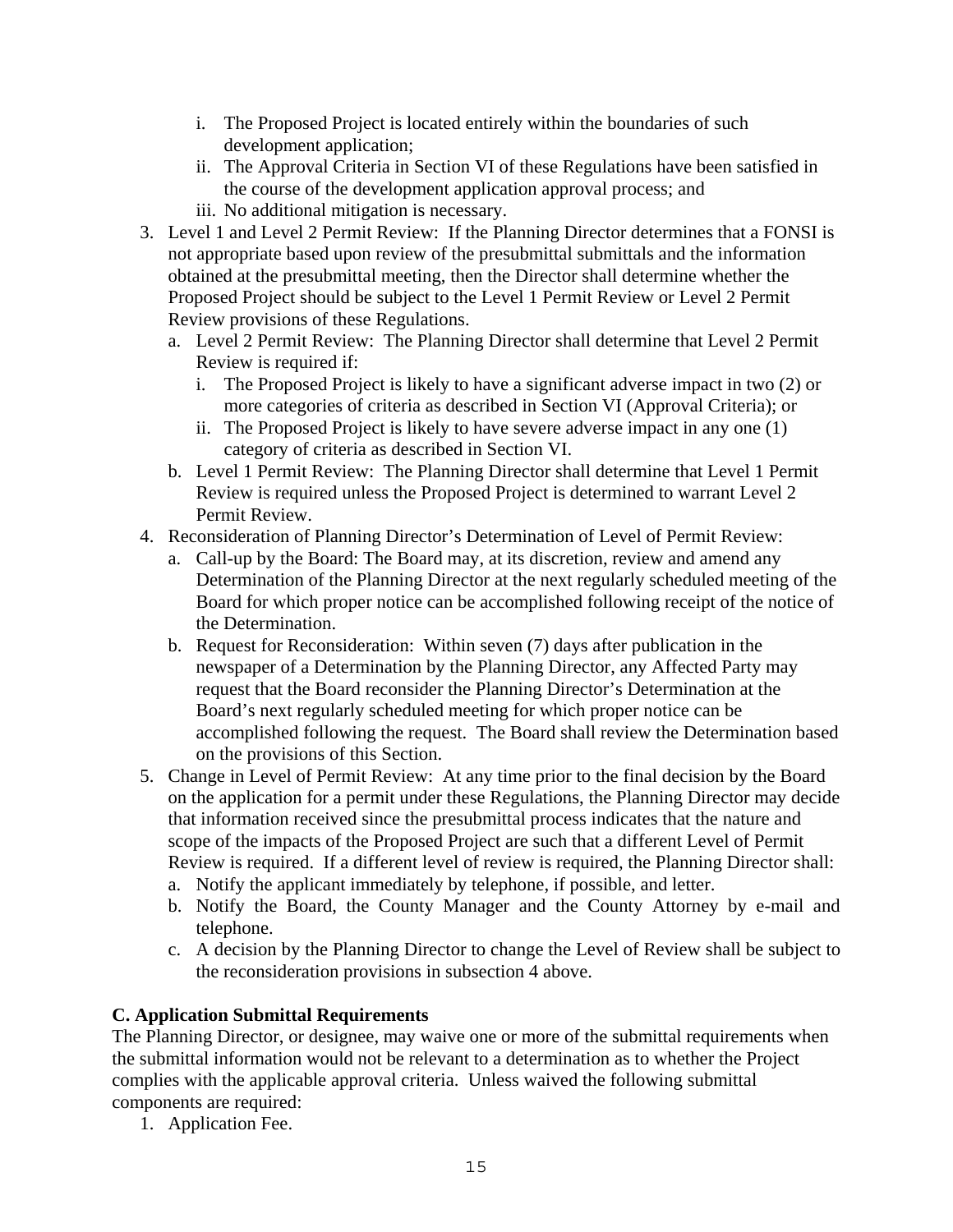- a. The application package must be accompanied by payment of the application fee for the 1041 Permit review. The County will establish and administer a schedule for such application fees.
- b. The County will take no action on the application package until all fees and expenses related to the application review process have been paid.
- c. The applicant will also be responsible to pay for any consultant that the County may need to retain to analyze, evaluate or provide information to the County regarding all or a portion of an application where County staff does not have expertise.
- 2. Information describing the applicant.
	- a. The names, addresses, e-mail address, fax number, organization form, and business of the applicant, and if different, the owner of the project.
	- b. The names, addresses and qualifications, including those areas of expertise and experience with projects directly related or similar to that proposed in the application package, of individuals who are or will be responsible for constructing and operating the project.
	- c. Authorization of the application by the project owner, if different than the applicant.
	- d. Documentation of the applicant's financial and technical capability to develop and operate the project, including a description of the applicant's experience developing and operating similar projects.
- 3. Information describing the project.
	- a. Detailed plans and specifications of the project.
	- b. Descriptions of at least 3 or more alternatives to the project that were considered by the applicant.
	- c. Schedules for designing, permitting, constructing and operating the project, including the estimated life of the project.
	- d. The need for the project, including existing/proposed facilities that perform the same or related function; and population projections or growth trends that form the basis of demand projections justifying the project.
	- e. Description of all conservation techniques to be used in the construction and operation of the project.
- 4. Property Rights, Permits and other Approvals.
	- a. A list and copies of all other federal, state and local permits and approvals that have been or will be required for the project, together with any proposal for coordinating these approvals with the County permitting process.
	- b. Copies of all official federal and state consultation correspondence prepared for the project; a description of all mitigation required by federal, state and local authorities; and copies of any draft or final environmental assessments or impact statement required for the project.
	- c. Description of the water to be used by the project and alternatives, including the source, amount, the quality of such water, the applicant's right to use the water, including adjudicated decrees, applications for decrees, proposed points of diversion, and the existing uses of water. If an augmentation plan has been filed in court, the applicant must submit a copy of that plan.
- 5. Regional Water Quality Management Plan. Provisions of the applicable regional water quality management plan prepared and adopted pursuant to Section 208 of the federal Clean Water Act that apply to the project and assessment of whether the project would comply with those provisions. Most of Routt County is covered by the Yampa Basin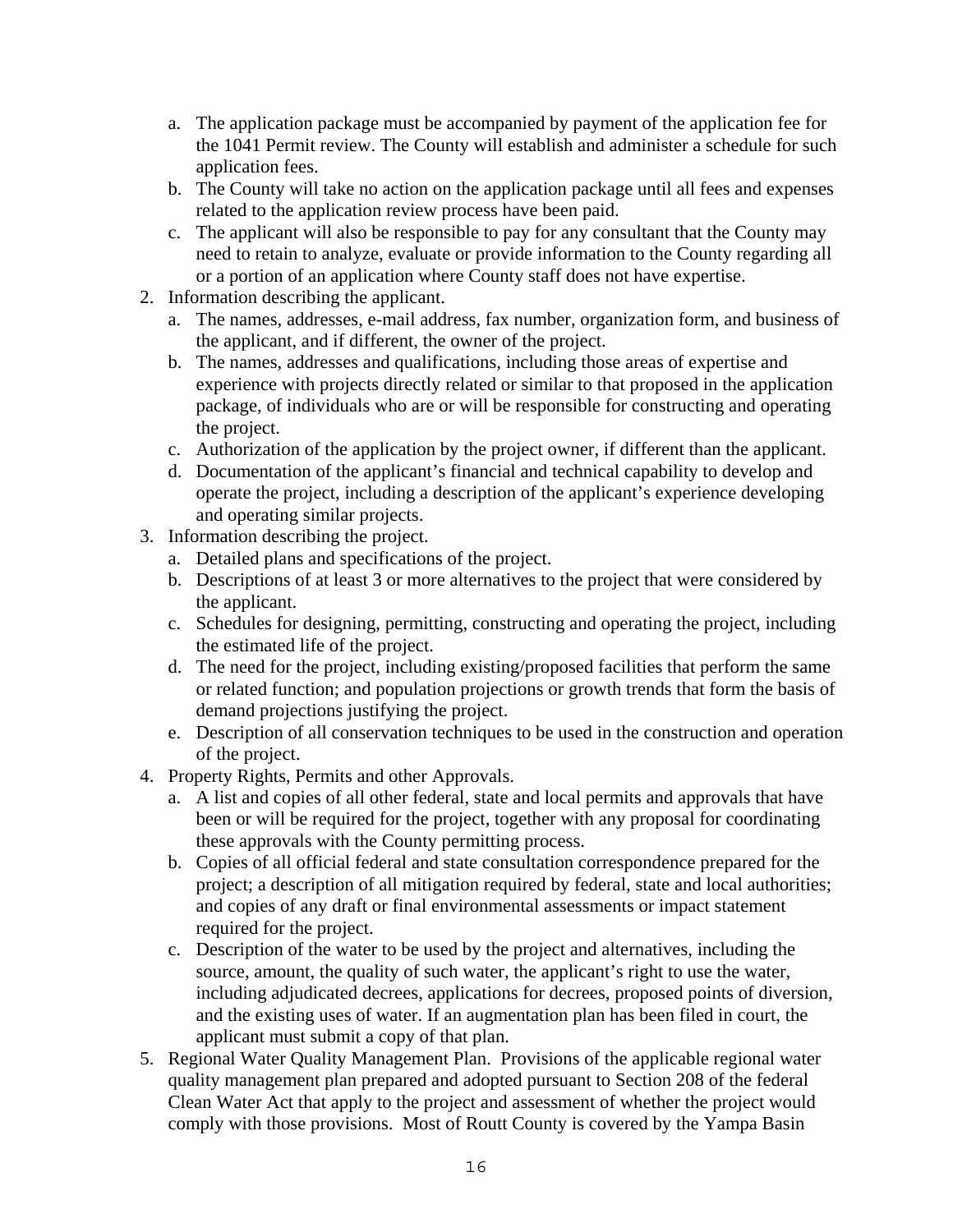Watershed Plan but the southeast portion of Routt County is included in the regional water quality management plan for the Upper Colorado River Basin

- 6. Land Use.
	- a. Description of existing land uses within and adjacent to the Project Impact Area.
	- b. Description of provisions from local land use plans that are applicable to the project and an assessment of whether the Project will comply with those provisions.
- c. Description of impacts and net effect that the project would have on land use patterns.
- 7. Local Government Services.
	- a. Description of existing capacity of and demand for local government services including roads, schools, water and wastewater treatment, water supply, emergency services, transportation, infrastructure, housing, law enforcement, and other services necessary to accommodate development.
	- b. Description of the impacts and net effect of the project on the demand for local government services and the capability of local governments to provide services.
- 8. Environmental Impact Analysis. Description of the existing natural environment and an analysis of the impacts of the project to the natural environment. Descriptions in this section shall be limited to the Impact Area, and shall include an analysis of existing conditions, supported with data, and a projection of the impacts of the project in comparison to existing conditions. The analysis shall include a description of how the applicant will comply with the applicable Approval Criteria in Section VI.
	- a. Air quality.
		- i. Description of the airsheds to be affected by the project, including the seasonal pattern of air circulation and microclimates.
		- ii. Map and description of the ambient air quality and state air quality standards of the airsheds to be affected by the project, including particulate matter and aerosols, oxides, hydrocarbons, oxidants and other chemicals, temperature effects and atmospheric interactions.
		- iii. Descriptions of the impacts and net effect that the project would have on air quality during both construction and operation under both average and worst case conditions.
	- b. Visual Quality.
		- i. Map and description of ground cover and vegetation, forest canopies, waterfalls and streams or other natural features.
		- ii. Description of viewsheds, scenic vistas, unique landscapes or land formations.
		- iii. Map and description of buildings, structure design and materials to be used for the project. Include elevations of proposed buildings and other structures.
		- iv. Descriptions of the impacts and net effect that the project would have on visual quality.
	- c. Surface Water Quality.
		- i. Map and description of all surface waters, including applicable state water quality standards, to be affected by the project.
		- ii. Descriptions of the immediate and long-term impact and net effects that the project would have on the quantity and quality of surface water under both average and worst-case conditions.
		- iii. Descriptions of the immediate and long-term impacts and net effects that the project would have on the meandering characteristics and limits of the streambed under both average and worst-case conditions.
	- d. Groundwater Quality and Quantity.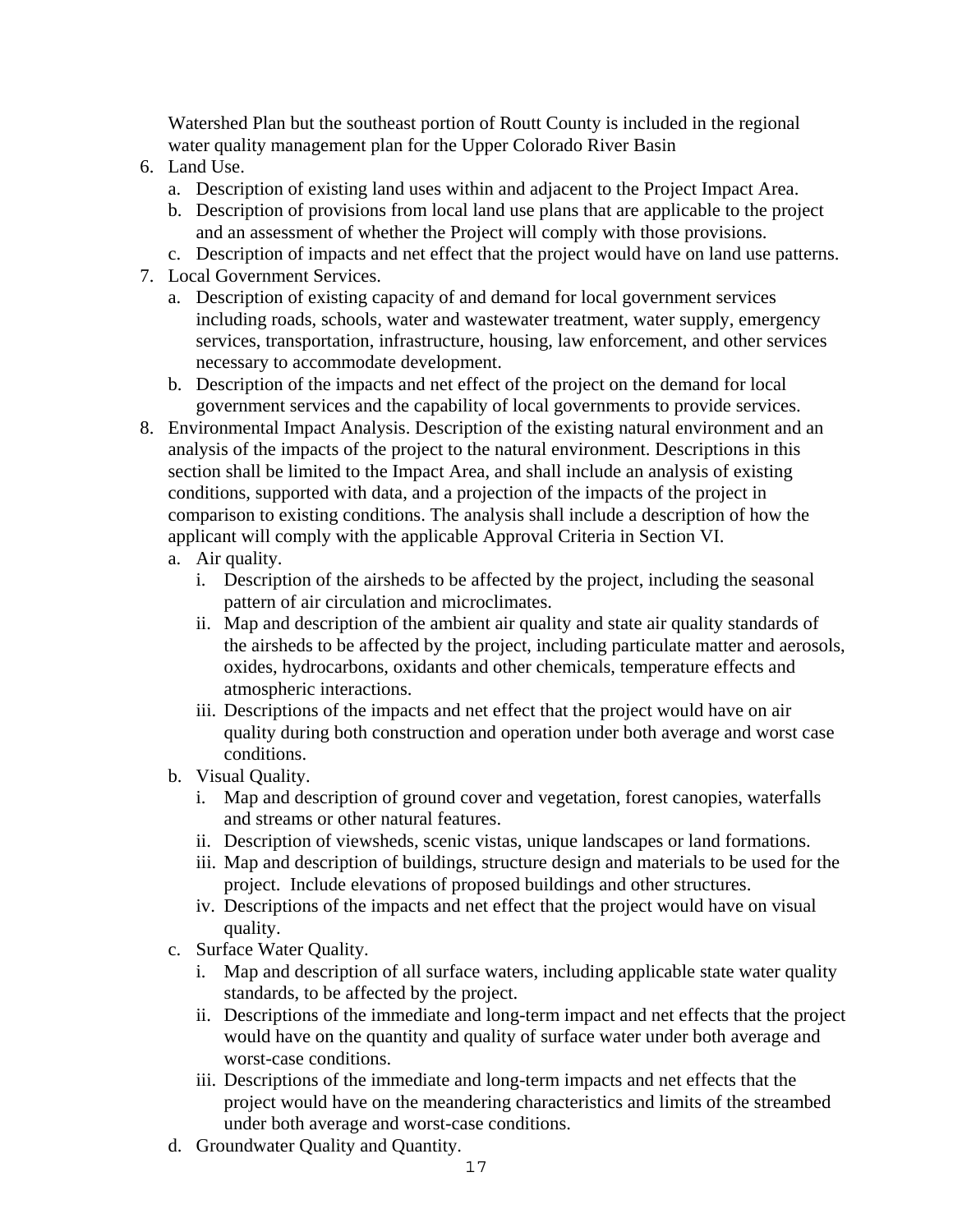- i. Map and description of all groundwater, including any and all aquifers that are affected by the proposed project. At a minimum, the description should include:
	- a) Seasonal water levels in each subdivision of the aquifer affected by the project.
	- b) Artesian pressure in aquifers.
	- c) Groundwater flow directions and levels.
	- d) Existing aquifer recharge rates and areas and the methodology used to calculate recharge to the aquifer from any recharge sources.
	- e) For aquifers to be used as part of a water storage system, methodology and results of tests used to determine the ability of aquifer to impound groundwater and aquifer storage capacity.
	- f) Seepage losses expected at any subsurface dam and at stream-aquifer interfaces and methodology used to calculate seepage losses in the affected streams, including description and location of measuring devices.
	- g) Existing groundwater quality and classification.
	- h) Location of all water wells and their uses.
- ii. Description of the impacts and net effect of the project on groundwater.
- e. Wetlands and Riparian Areas.
	- i. Map and description of all floodplains, wetlands, and riparian areas to be affected by the project, including a description of each type of wetlands, species composition, and biomass.
	- ii. Description of the source of water interacting with the surface systems to create each wetland (i.e., side-slope runoff, over-bank flooding, groundwater seepage, etc.).
	- iii. Description of the impacts and net effect that the project would have on the floodplains, wetlands and riparian areas.
- f. Terrestrial and Aquatic Animals and Habitat.
	- i. Map and description of terrestrial and aquatic animals including the status and relative importance of game and non-game wildlife, livestock and other animals; a description of stream flows and lake levels needed to protect the aquatic environment; description of threatened or endangered animal species and their habitat.
	- ii. Map and description of critical wildlife habitat and livestock range to be affected by the project including migration routes, calving areas, summer and winter range, and spawning beds.
	- iii. Description of the impacts and net effect that the project would have on terrestrial and aquatic animals, habitat and food chain.
- g. Terrestrial and Aquatic Plant Life.
	- i. Map and description of terrestrial and aquatic plant life including the type and density, and threatened or endangered plant species and habitat.
	- ii. Descriptions of the impacts and net effect that the project would have on terrestrial and aquatic plant life.
- h. Soils, Geologic Conditions and Natural Hazards.
	- i. Map and description of soil, geologic conditions, and natural hazards including but not limited to soil types, drainage areas, slopes, avalanche areas, debris fans, mud flows, rock slide areas, faults and fissures, seismic history, and wildfire hazard areas.
	- ii. Descriptions of the risks to the project from natural hazards.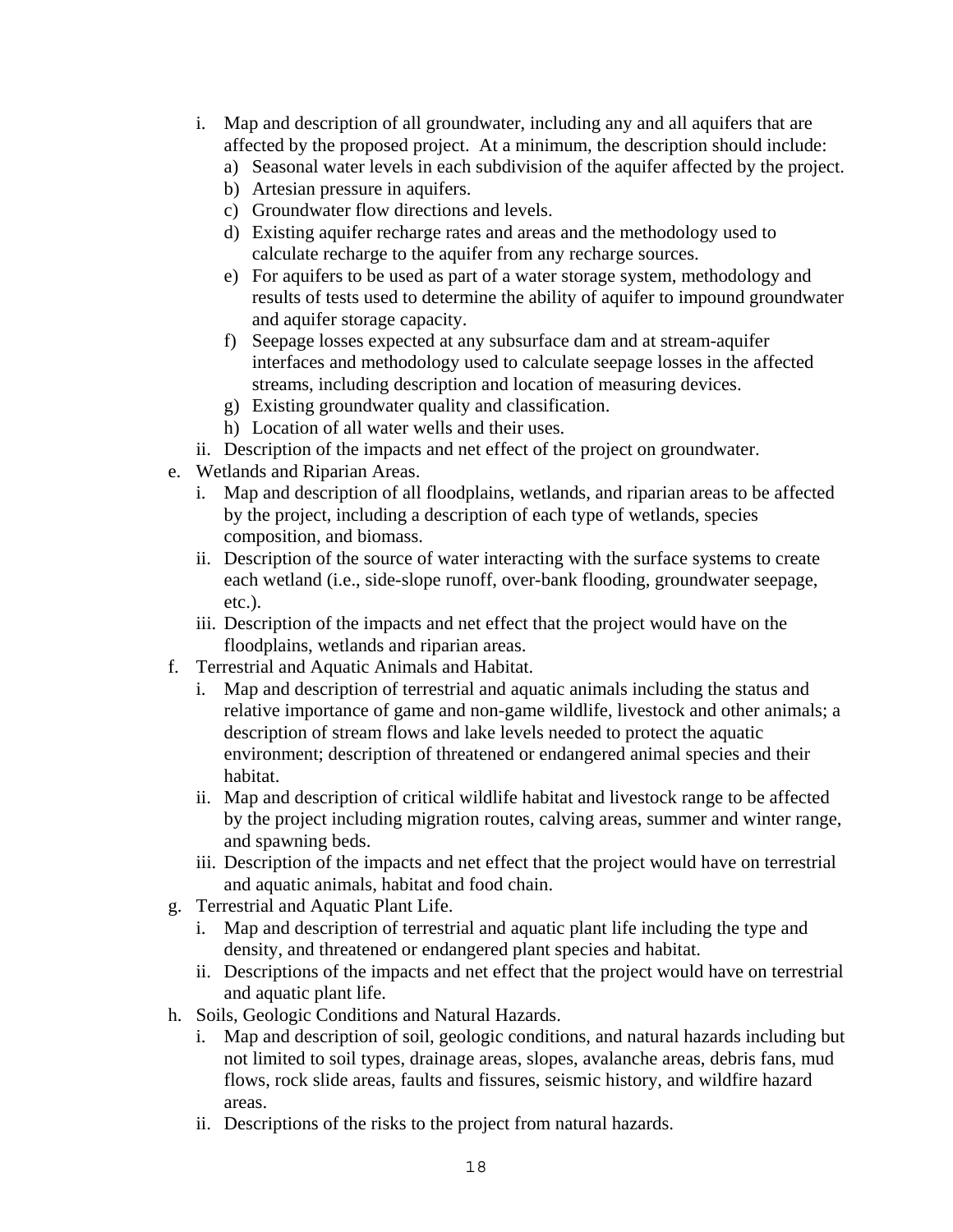- iii. Descriptions of the impact and net effect of the project on soil and geologic conditions in the area, and their effects on streambed meander limits and aquifer recharge areas.
- 9. Nuisances.

Descriptions and maps showing the range of noise, glare, dust, fumes, vibration, and odor levels caused by the project, along with an indication of their significance.

- 10. Areas of Paleontological, Historic or Archaeological Importance.
	- a. Map and description of all sites of paleontological, historic or archaeological interest.
	- b. Description of the impacts and net effect of the project on sites of paleontological, historic or archaeological interest.
- 11. Hazardous Materials Description.
	- a. Description of all hazardous, toxic, and explosive substances to be used, stored, transported, disturbed or produced in connection with the project, including the type and amount of such substances, their location, and the practices and procedures to be implemented to avoid accidental release and exposure, and any foreseeable impacts to the environment of such substances.
	- b. Location of storage areas designated for equipment, fuel, lubricants, chemical and waste storage with an explanation of spill containment measures.
- 12. Monitoring and Mitigation Plan.
	- a. Description of all mitigation for the Project.
		- i. Describe how and when mitigation will be implemented and financed.
		- ii. Describe impacts that are unavoidable that cannot be mitigated.
	- b. Description of methodology used to measure impacts of the project and effectiveness of proposed mitigation measures
	- c. Description, location and intervals of proposed monitoring to ensure that mitigation will be effective.
- 13. Transportation Impacts.
	- a. Describe what impacts the proposal will have upon transportation patterns in the area intended to be served or affected by the Proposed Project through the submittal of a traffic impact analysis. The traffic impact analysis should include but not be limited to the following:
		- i. Identify the transportation facilities required to support the existing and future land uses.
		- ii. Furnish the traffic model data verifying consistency with the regional transportation plan, the Colorado Department of Transportation (CDOT) Statewide Transportation Improvement Program (STIP) and the regional Transportation Improvement Program (TIP).
		- iii. Provide the existing and proposed traffic volume impacts to the adjacent road system, including local roads.
		- iv. Provide the existing and future Level of Service (LOS) and capacity before and after the Proposed Project is completed.
		- v. All transportation access information as required by the CDOT State Highway Access Code, 1998 revisions or the most current edition thereof.
- 14. Engineering Studies**.** Submittal of Phase III Drainage Study, GESC Grading, Erosion, and Sediment Control Report/Plan and Traffic Study. If public improvements are required, the following items are also required: Collateral Letter of Intent, Cost Estimate for Public Improvements and Preliminary Construction Plans. If roadway improvements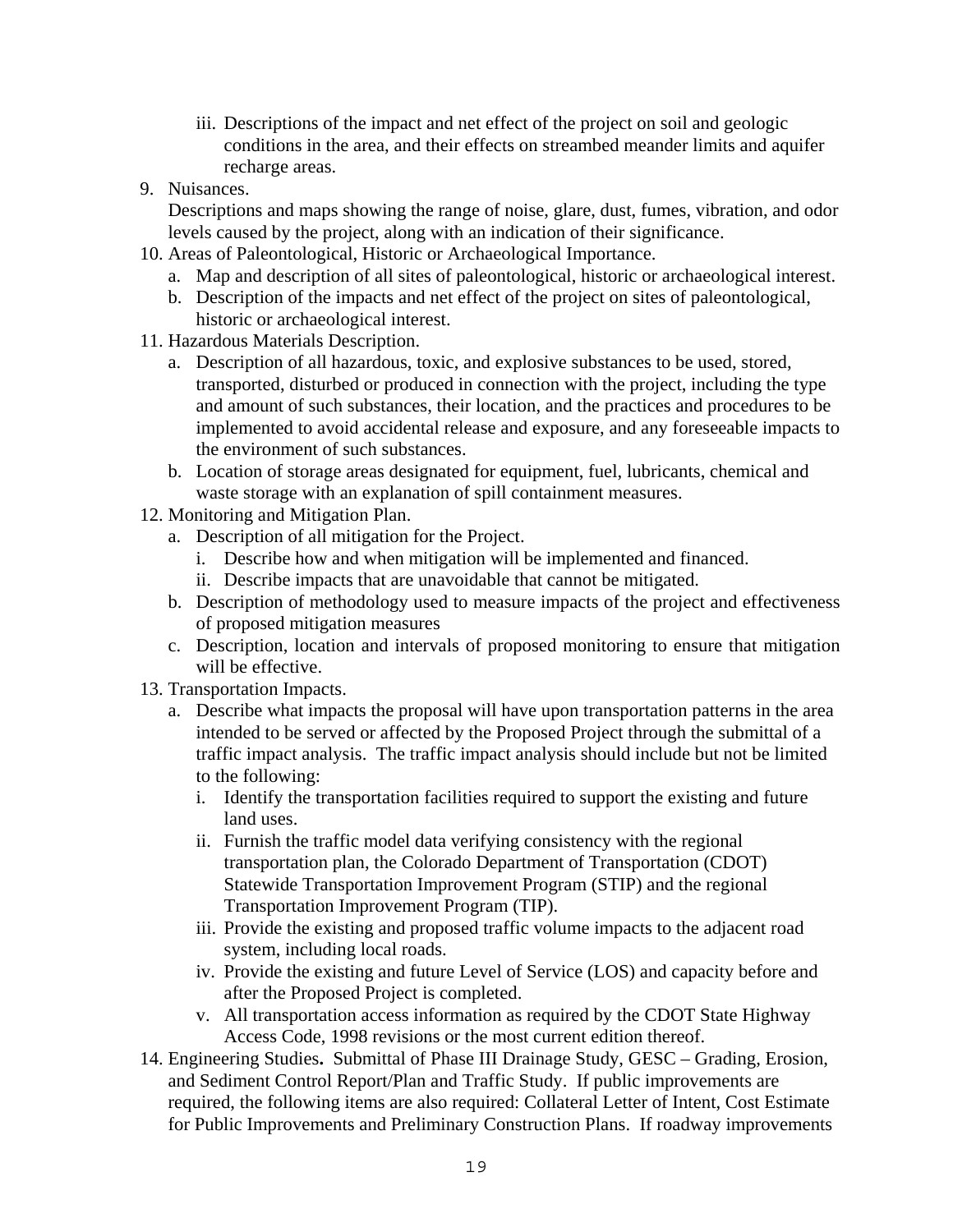are required, evidence establishing that they will comply with the applicable Routt County road standards.

- 15. Financial Burden on County Residents. (Only Applicable to Level 2 Permit Review) Description of the existing tax burden and fee structure for government services including but not limited to assessed valuation, mill levy, rates for water and wastewater treatment, and costs of water supply.
- 16. Benefit/Cost Analysis. (Only Applicable to Level 2 Permit Review) Submittal of a benefit/cost analysis of the Proposed Project and identification of the distribution of the burden of the cost for the proposed improvements, including cost to adjacent state or local jurisdiction.
- 17. Financial Feasibility of the Project. (Only Applicable to Level 2 Permit Review)
	- a. The estimated construction costs and period of construction for each development component.
	- b. Revenues and operating expenses for the project.
	- c. The amount of any proposed debt and the method and estimated cost of debt service.
	- d. Details of any contract or agreement for revenues or services in connection with the project.
	- e. Description of the persons or entities who will pay for or use the project and/or services produced by the development and those who will benefit from any and all revenues generated by it.
	- f. Cost of all mitigation measures proposed for the project.
	- g. Detailed description as to how the project will be financed to show that the applicant has the ability to finance the project.
- 18. Local Economy. (Only Applicable to Level 2 Permit Review)
	- a. Description of the local economy including but not limited to revenues generated by the different economic sectors, and the value or productivity of different lands.
	- b. Description of impacts and net effect of the project on the local economy and opportunities for economic diversification, including the number and types of jobs created.
- 19. Recreational Opportunities. (Only Applicable to Level 2 Permit Review)
	- a. Description of present and potential recreational uses, including the number of recreational visitor days for different recreational uses and the revenue generated by types of recreational uses.
	- b. Map depicting the location of recreational uses such as fishery stream segments, access points to recreational resources, and hiking and biking trails.
	- c. Description of the impacts and net effect of the project on present and potential recreational opportunities and revenues to the local economy derived from those uses.
- 20. Balance Between Benefits and Losses. (Only Applicable to Level 2 Permit Review)
	- a. Description of foreseeable benefits of natural, agricultural, recreational, range or industrial resources within the County and opportunities to develop those resources in the future.
	- b. Description of foreseeable losses of natural, agricultural, recreational, range or industrial resources within the County and loss of opportunities to develop those resources in the future.
- 21. Referrals to Outside Agencies and Response to Referral Comments.
	- a. The Planning Department will determine which outside referral agencies may be affected by the proposed development and should receive referral packets. Potential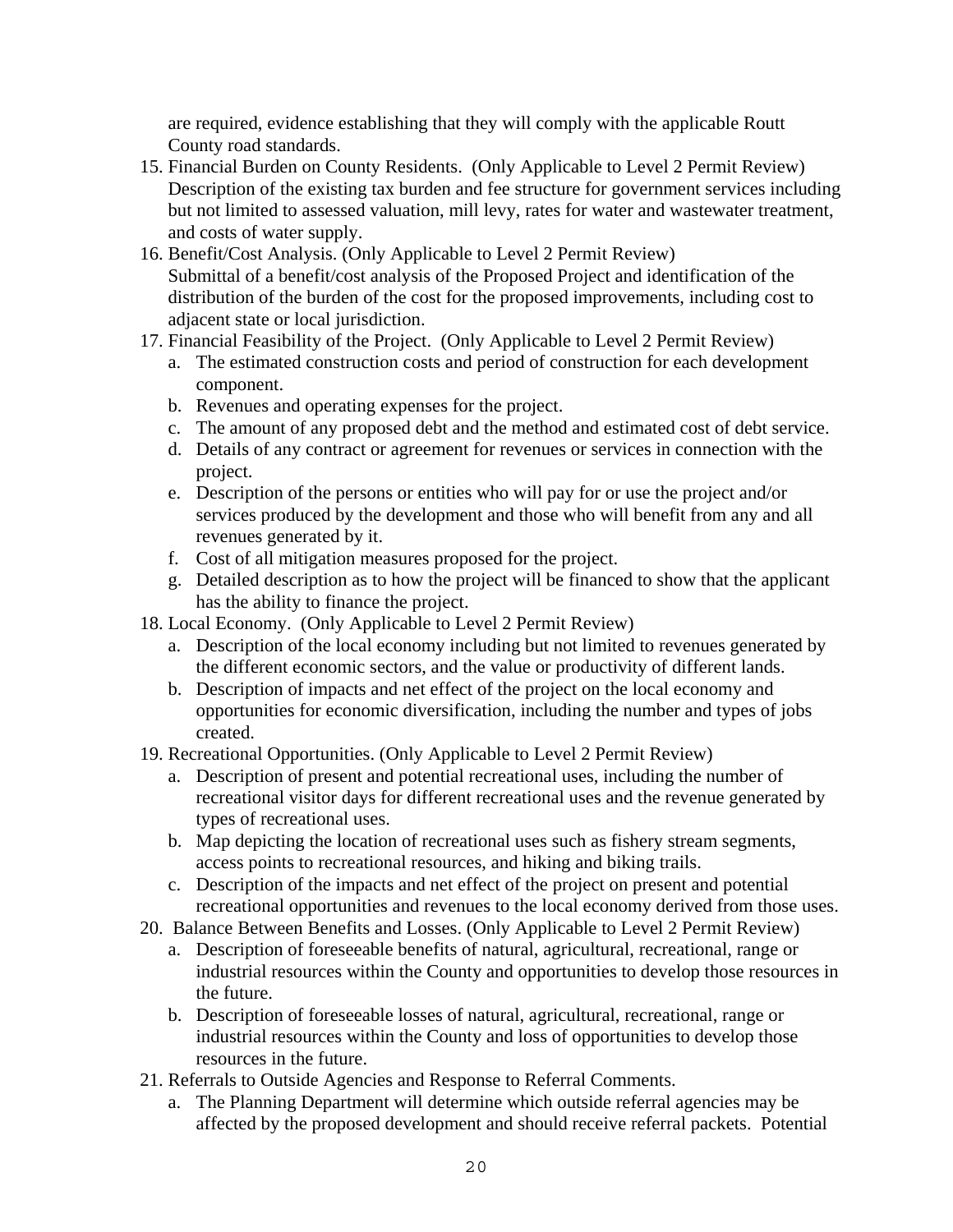referral agencies may include, but not be limited to, homeowners' associations, local, regional, state and federal governmental entities, and service providers.

- b. The Planning Department will review the referral packets in order to determine that there is sufficient information in the referral packet, including, but not limited to, 1041 permit information that pertains to the referral agency.
- c. The Planning Department shall be responsible for preparing and mailing all referral agency packets.
- d. The referral entities will have 30 days to respond. If a referral entity does not respond within the 30-day timeframe, the assumption will be made that the referral entity does not have an objection to the 1041 application.
- e. The applicant will respond to all of the referral comments and that response will be included as part of the application.

This referral process needs to be done, along with all other application submittal requirements, in order for an application to be considered complete.

#### **D. Additional Submittal Requirements Applicable to Major Water & Sewer Projects In addition to the Submittal Requirements in Section IV, Part C, above, the following additional requirements shall apply to Major Water and Sewer Projects:**

- 1. Description of existing domestic water and wastewater treatment facilities in the vicinity of the project, including their capacity and existing service levels, location of intake and discharge points, discharge permit requirements, service fees and rates, debt structure and service plan boundaries and reasons for and against hooking on to those facilities.
- 2. Description of other water and wastewater management agencies in the project area and reasons for and against consolidation with those agencies.
- 3. Description of how project may affect adjacent communities and users on wells.
- 4. Description of demands that this project expects to meet and basis for projections of that demand.
- 5. Description of efficient water use, recycling and reuse technology the project intends to use and a copy of any water conservation plan adopted by or applicable to the applicant.
- 6. Description of how the project will affect urban development, urban densities, and site layout and design of stormwater and sanitation systems.
- 7. Map and description of other municipal and industrial water projects in the vicinity and a discussion of how the project will compete with or duplicate those services in the County.

## **E. Additional Submittal Requirements Applicable to Major Facilities of a Public Utility**

In addition to the Submittal Requirements in Section IV, Part C, above, the following additional requirements shall apply to Major Facilities of a Public Utility:

- 1. Map and description of areas around the proposed major facilities of a public utility.
- 2. Potential likelihood of nearby activities that may disrupt utility services.
- 3. Description of how facilities will affect existing community patterns.
- 4. Description of applicable adopted comprehensive plans and whether facilities comply with those provisions.
- 5. Projections/forecasts of need for electricity or natural gas and the basis for the projections and forecasts.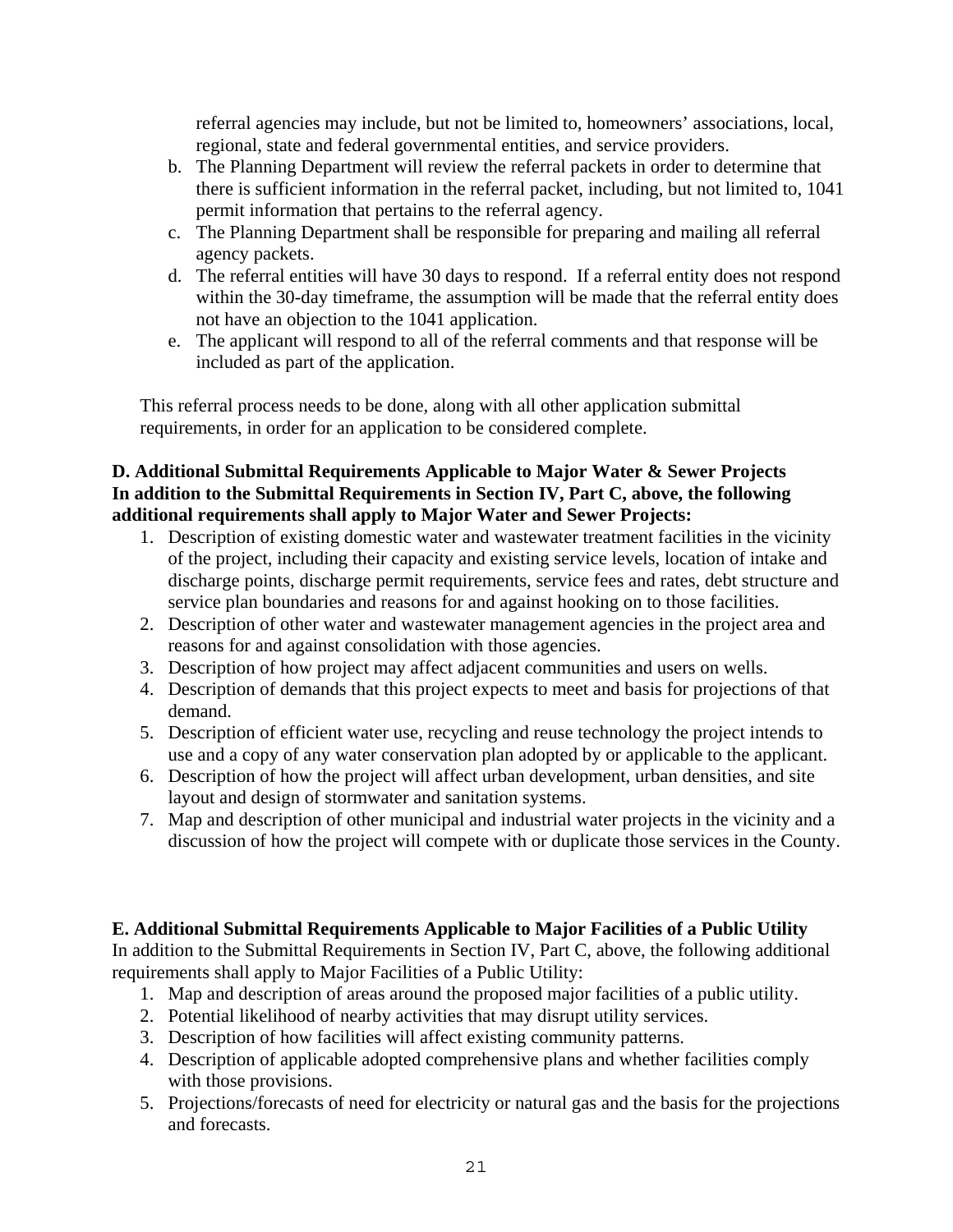- 6. Expected effect and impact on nearby property owners and on current land uses, compared with alternate locations.
- 7. Provide a Water Supply Plan using an aquifer life assumption of a 100-year supply, nontributary groundwater classification only, assuming a 50 percent recovery factor to support operations.

#### **F. Additional Submittal Requirements Applicable to Airports**

In addition to the Submittal Requirements in Section IV, Part C, above, the following additional requirements shall apply to Airports:

- 1. Map and description of nearby land uses. Expected impact of new airport on those land uses and nearby property owners from noise and traffic.
- 2. Map and description of flight patterns as related to other land uses. Description of potential public safety and property issues related to the airport and plane crashes.
- 3. Description of how the airport will affect existing communities, the environment and existing community services.
- 4. Description of how the airport will affect economic and transportation needs of the state and the area.
- 5. Description of applicable adopted master plans and whether facilities comply with these provisions.
- 6. Description of applicable FAA permits and regulations. Provide applicable FAA permits.
- 7. Description of how proposed airport relates to existing airports.

#### **G. Additional Submittal Requirements Applicable to the Efficient Utilization of Municipal and Industrial Water Projects**

- 1. Description of efficient water use, recycling and reuse technology the Project intends to use.
- 2. Map and description of other municipal and industrial water projects in the vicinity of the Project, including their capacity and existing service levels, location of intake and discharge points, service fees and rates, debt structure and service plan boundaries and reasons for and against hooking on to those facilities.
- 3. Description of demands that this Project expects to meet and basis for projections of that demand

## **H. Completeness Determination**

An application shall not be accepted unless it is complete per the requirements of these Regulations. The Planning Director shall determine whether the application is complete per the requirements contained in these Regulations. If the Planning Director determines that the application is incomplete, then the Planning Director shall specify in writing the additional information that is required. Only when the application is determined to be complete shall the process set forth below in the Permit Review and Hearing Procedures commence.

## **V. APPROVING AND ISSUING A PERMIT**

## **A. Permit Review and Hearing Procedures**

- 1. Permit Review Procedures
	- a. Staff Review and Staff Report. The Planning Department shall review the application and prepare a report outlining the salient points of the application and how they relate to the applicable criteria.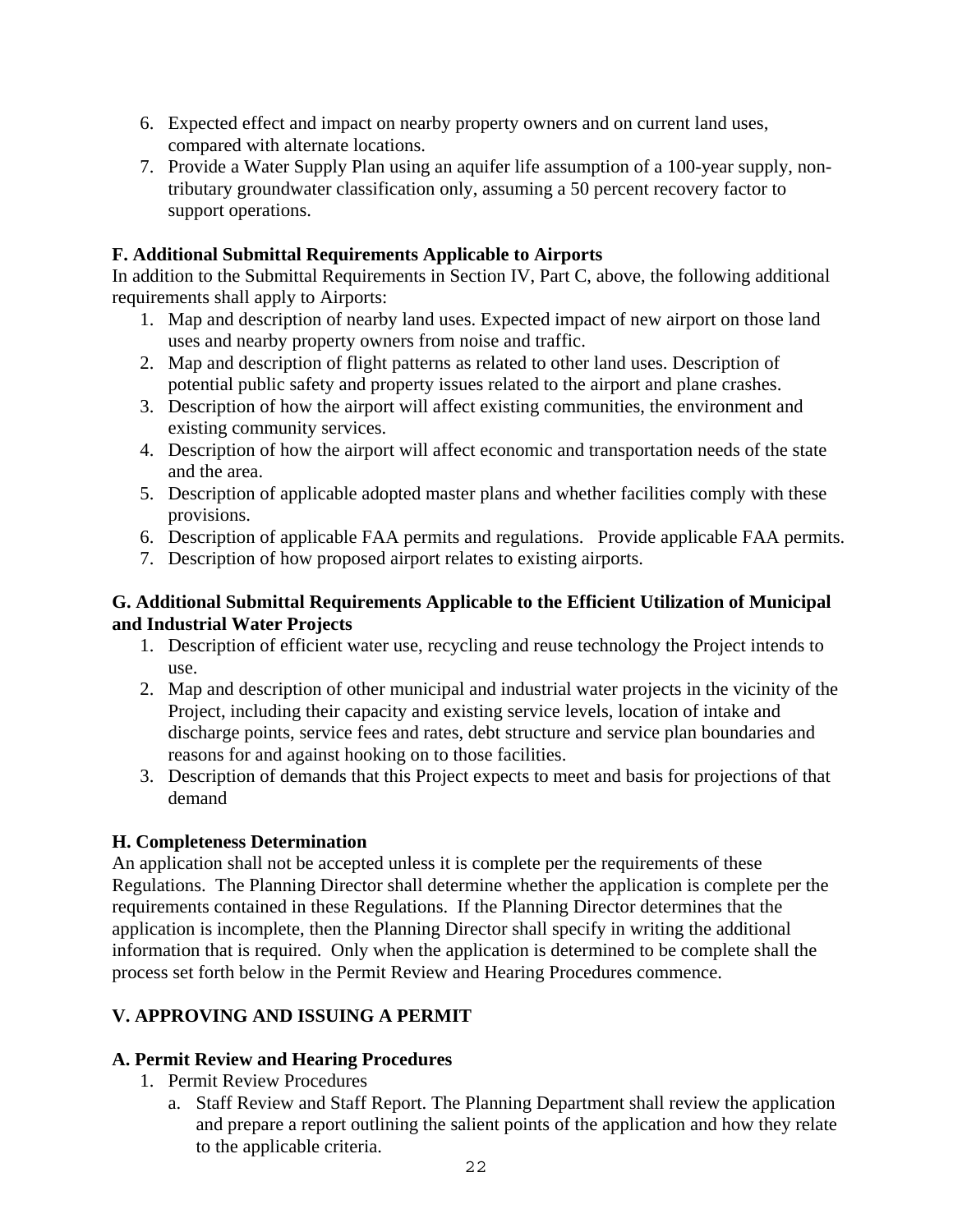- b. Set Hearing Date. The Planning Department shall set the hearing date for the Planning Commission Hearing not less than fourteen (14) days and the Board of County Commissioner Hearing not less than (30) thirty days nor more than sixty (60) days after receipt of a complete application which will include referral responses and the applicant's response to the referrals.
- c. Planning Commission Hearing and Recommendation. Permit applications shall be reviewed by the Planning Commission.
	- i. Planning Commission Hearing. The Planning Commission shall conduct a hearing to determine whether the Proposed Project complies with the Approval Criteria in Section VI.
	- ii. Planning Commission Hearing Notice. At least fourteen (14) days prior to the date set for the Planning Commission Public Hearing, the County shall publish notice of the hearing. Notice shall be published once in a newspaper of general circulation in the County.
	- iii. Notice to Property Owners. The applicant shall be responsible for providing to the Planning Department two sets of mailing labels with the mailing addresses to adjoining landowners within a minimum of 500 feet of the entire boundary of the proposed activity, except that the Planning Director may extend the radius used for noticing based on the nature of the Proposed Project, its potential impacts and the general character of the area. The Planning Department shall then be responsible for sending written notice of the public hearing which shall be delivered or mailed, first-class postage prepaid, at least fourteen (14) days prior to the date set for the Planning Commission Hearing.
	- iv. The applicant will be responsible for public notice sign(s) per Routt County Zoning and Subdivision Regulations specifications, at least fourteen (14) days before the date set for the Planning Commission Hearing.
	- v. If the Planning Commission determines that the Proposed Project complies with all the applicable provisions of these Regulations, then it shall recommend that the Board approve the application. If the Proposed Project does not comply with all the applicable provisions of these Regulations, then it shall recommend that the Board deny the application or approve the application with conditions to ensure compliance with the Regulations.
- d. Board of County Commissioner Hearing and Decision.
	- i. Board Hearing. The Board shall conduct the hearing to determine whether the Proposed Project complies with the Approval Criteria in Section VI.
	- ii. Board of County Commissioner Hearing Notice. The County shall publish notice of the hearing. Notice shall be published once in a newspaper of general circulation in the County, not less than thirty (30) days nor more than sixty (60) days before the date set for the Board Hearing.
	- iii. Notice to Property Owners. The applicant shall be responsible for providing to the Planning Department two sets of mailing labels with the mailing addresses to adjoining landowners within a minimum of 500 feet of the entire boundary of the proposed activity, except that the Planning Director may extend the radius used for noticing based on the nature of the Proposed Project, its potential impacts and the general character of the area. The Planning Department shall then be responsible for sending written notice of the public hearing which shall be delivered or mailed, first-class postage prepaid, not les than thirty (30) days nor more than sixty (60) days before the date set for the Board Hearing.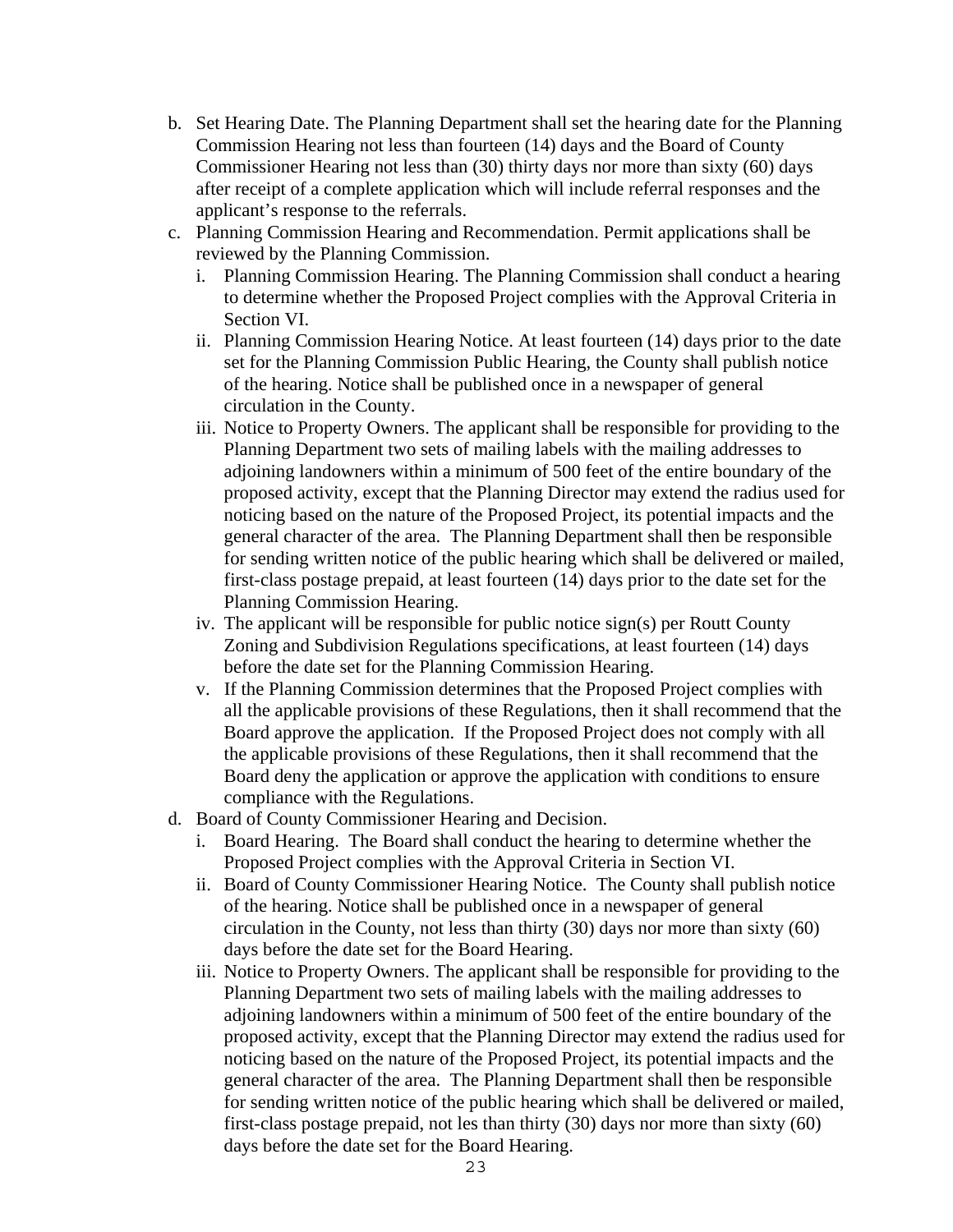- iv. The applicant will be responsible for public notice sign(s) per Routt County Zoning and Subdivision Regulations specifications, not less than thirty (30) days nor more than sixty (60) days before the date set for the Board Hearing.
- v. If at the end of the hearing, after considering all information on the record, the Board finds that additional information is necessary for it to determine whether the Proposed Project will satisfy all of the Approval Criteria in Section VI, the Board may deny the permit or continue the hearing, to accept additional information, for not more than sixty (60) days unless the applicant agrees to a longer period.
- vi. The Board may approve the application if it determines that the Proposed Project complies with all applicable provisions of these Regulations. If the Board determines that the application fails, or may fail, to comply with any one of the Approval Criteria, the Board, at its sole discretion, may either approve the permit application with reasonable conditions necessary to ensure compliance with the Regulations or deny the application.

## **B. Conduct of Hearings, Hearing Record, and Decision**

- 1. Hearings shall be conducted in a manner to afford procedural due process to the applicant and any Affected Person. The rules of civil procedure do not apply to public hearings held pursuant to these Regulations.
- 2. The burden of proof is on the applicant to demonstrate with evidence on the record that the Proposed Project complies with all of these Regulations.
- 3. Any person may, at his own expense, provide for the recording of the hearing and transcription thereof, provided, however, that a copy of the transcript shall be furnished free of charge to the Board and become part of the record.
- 4. The Board's decision shall be made by resolution. A copy of the resolution shall be recorded in the Office of the County Clerk and Recorder.

# **C. Term of Permit**

Approval of a permit shall lapse after twelve (12) months, unless:

- 1. Development permits for the Proposed Project for construction are obtained for commencement of construction, if such permits are required, and remain in effect; or
- 2. Activities described in the permit have substantially commenced; or
- 3. The Board specifies in its resolution granting the permit a different time period in which building permits must be obtained or activities must commence.

## **D. Renewal**

Permits issued under these Regulations may be renewed following the same procedure for approval of new permits. The Board may impose additional conditions at the time of renewal if necessary to ensure that the Project will comply with these Regulations.

#### **E. Permit Does Not Exempt Development From Land Development and Other Code Requirements**

Permits issued under these Regulations shall not exempt development from also complying with other applicable Routt County regulations including, without limitation, zoning, subdivision, water body set back regulations and road standards. Notwithstanding the issuance of a permit under these Regulations, no building permit shall be issued until all requirements of the Code have been satisfied.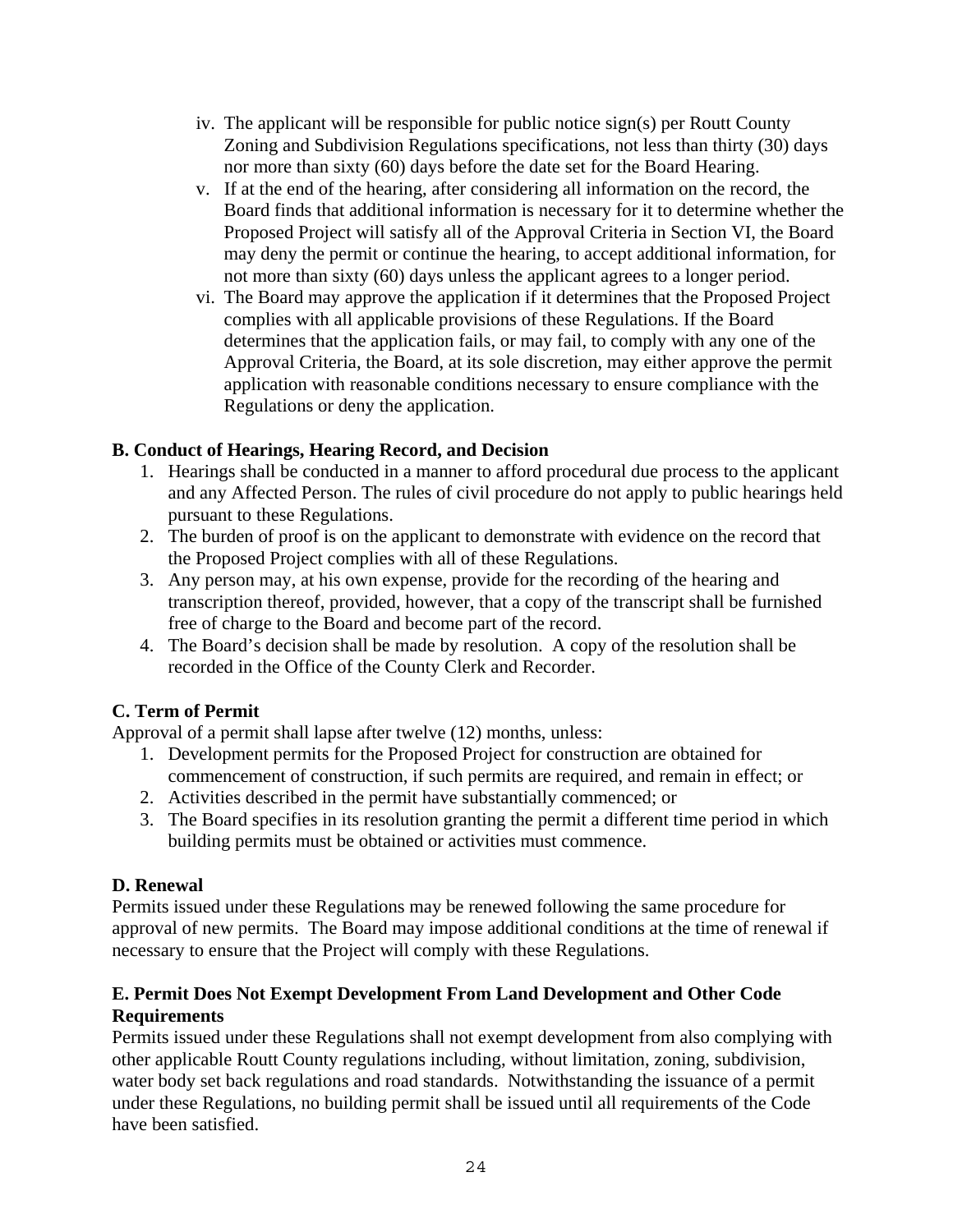#### **F. Permit Amendment/Technical Review Amendment**

Any change in the application, design, construction or operation of the Project from that approved by the Board shall require either a "Full Amendment" or a "Technical Review Amendment" (a "TRA"). The criteria for this determination will be based on the additional size of the area affected and/or the intensity of impact of the Project.

- 1. Full Amendment: If the proposed amendment does not qualify as a TRA under subparagraph 2 below, then it shall be deemed to be a full amendment and will need to meet all of the requirements and process for a 1041 Permit as outlined in these regulations for the particular Area or Activity of State Interest.
- 2. Technical Review Amendment: The process and requirements for a TRA apply when changes in the original 1041 Permit are of such a limited nature or scope that a formal 1041 Permit "Full Amendment" would be unnecessary. Such TRAs may include, but are not limited to, minor changes to building facades, location and type of landscape material, relocation of light poles or fixtures that do not affect light levels at the property line, and the relocation of interior pedestrian walks and trails.
	- a. Prerequisites that need to be met for a TRA. The following factors will be used by the Planning Director to determine if an application is eligible for the TRA. These factors shall include, but not be limited to the following:
		- i. Proposed amendments do not fall within the criteria listed for a 1041 Permit "Full Amendment" as specified in these regulations.
		- ii. Proposed amendments do not violate existing zoning or subdivision regulations.
		- iii. Proposed amendments do not relate to any site, building, or sign detail that was a condition of approval through the public hearing process.
		- iv. Proposed amendments do not substantially change any of the original plans or items that may have been conditioned through the public hearing process.
	- b. Submittal Requirements for TRA. Submittal requirements for a TRA include:
		- i. Completed application (available in the Planning and Zoning Office).
		- ii Application fee.
		- iii. Proof of ownership or notarized letter of authorization from the landowner permitting a representative to process the application with a disclaimer that no other party's consent is required.
		- iv. A letter of intent indicating the purpose and need for the TRA.
		- v. The first and any other subsequently approved 1041 Permit, development plan exhibit and associated material. (Typically copied from the approved 1041 Permit and associated material).
		- vi. A revised blueline plan exhibit  $(24" \times 36")$  with the proposed amendment highlighted. Font size shall be readable when reduced to an 11 x 17 inch size. No plans shall include copyright restrictions.
	- c. Approval Criteria for a TRA. Prior to approval of a TRA, the Planning Director or designee shall consider the following criteria:
		- i. Will the TRA ensure the efficient development and preservation of the original 1041 Permit, and the underlying development plan or subdivision plat?
		- ii. Will the TRA adversely affect reasonable development expectation and the use and enjoyment of adjacent land or the public interest?
		- iii. Will the TRA preserve the spirit and intent of the original 1041 Permit and development plan and not weaken the purposes of these regulations?
		- iv. Will approval of the amendment adversely affect the public health, safety, and welfare?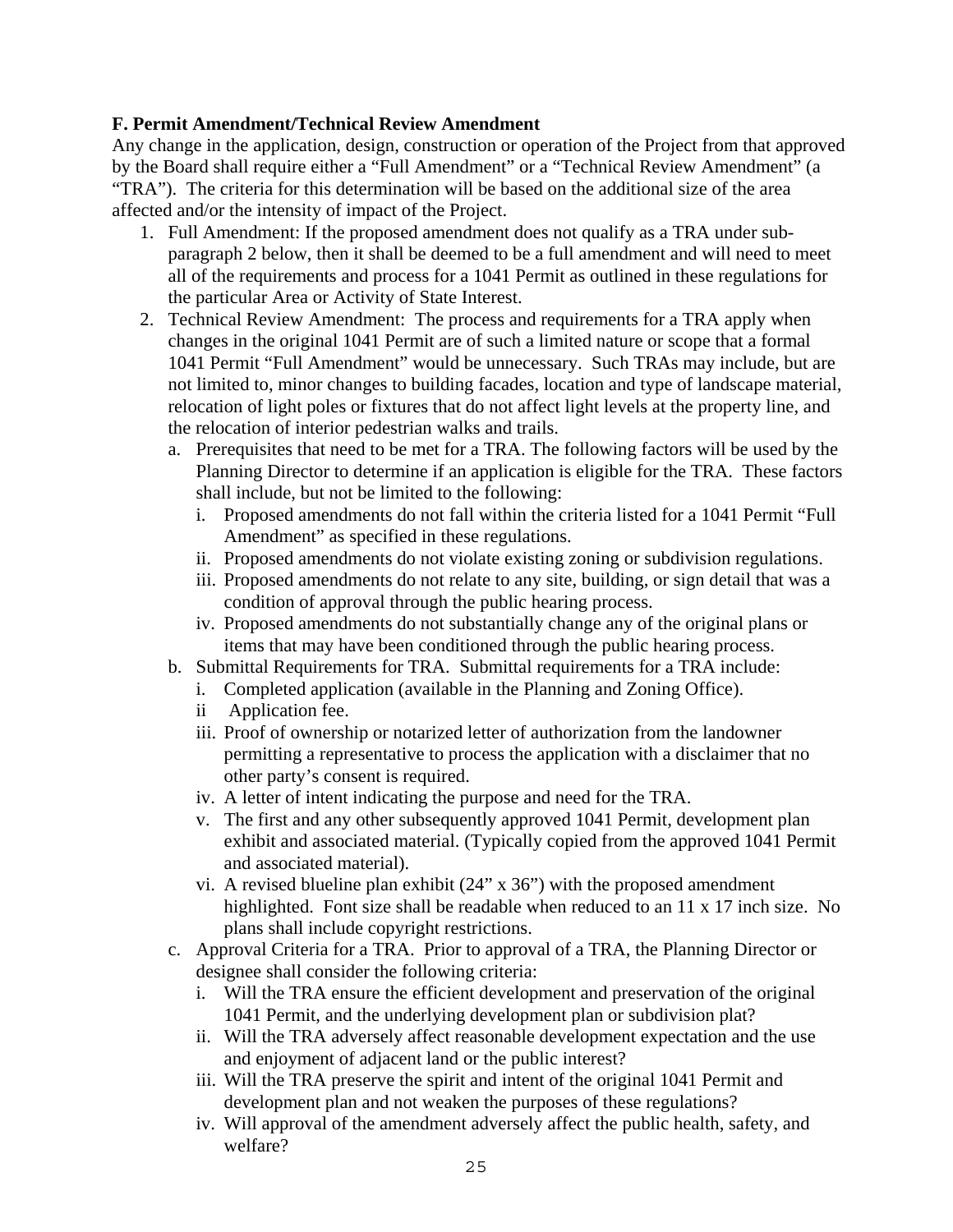- d. TRA Process. The following is the review process for a TRA:
	- i. Upon receipt of all required information, the Planning Director or designee shall review the submittal and prepare comment. At the time of receipt of the application, the Planning Director shall cause written notice of the application to be given to all adjacent property owners by mail and shall publish one public notice of the application in the newspaper of general circulation in which other public notices of Routt County are published. The notice shall invite comment and objection and shall provide a last day for objection or comment which is at least 10 days after the date on which the notice is first published. No decision granting or denying the application shall be made until after the date specified in the notice as the last day for objection or comment.
	- ii. The applicant will be notified of any outstanding issues upon completion of a fourteen (14) calendar day staff review and referral process.
	- iii. The applicant shall resolve all outstanding issues raised through the referral process.
	- iv. The applicant shall submit a final mylar which shall be an original drawing in black ink on 24" x 36" single/double matte mylar or photographic blackline positive mylar of the same, or equivalent.
	- v. Upon acceptance of the final mylar by the Planning Director, the Planning Director will approve the TRA.
	- vi. After the Planning Director approves and signs the TRA, building permits may be applied for and/or obtained.
	- vii. If any person or entity is aggrieved by Planning Director's determination to grant a TRA application, to exempt a TRA application because it does not meet TRA requirements or if a TRA is denied by the Planning Director, that person or entity may file an appeal to the Board, no later than ten (10) working days after the date of the Planning Director's written determination. The appeal shall thereafter be processed and governed by the general appeal procedures set forth in Section 3.2.7. C. and D. of the Routt County Zoning Regulations.

## **VI. APPROVAL CRITERIA**

A permit may be approved if the proposed activity complies with the following general criteria and any additional applicable criteria in Sections B through E. In determining whether the proposed activity complies with the criteria, the Board may take into consideration the construction, operation and cumulative impacts of the proposed activity. Also see Appendix A for some examples of these criteria.

If the Board determines at the public hearing that sufficient information has not been provided to it to allow it to determine if the applicable criteria have been met, the Board may continue the hearing until the specified additional information has been received.

#### **A. General Approval Criteria**

1. Documentation that prior to site disturbance associated with the Proposed Project, the applicant can and will obtain all necessary property rights, permits and approvals. The Board may, at its discretion, defer making a final decision on the application until outstanding property rights, permits and approvals are obtained.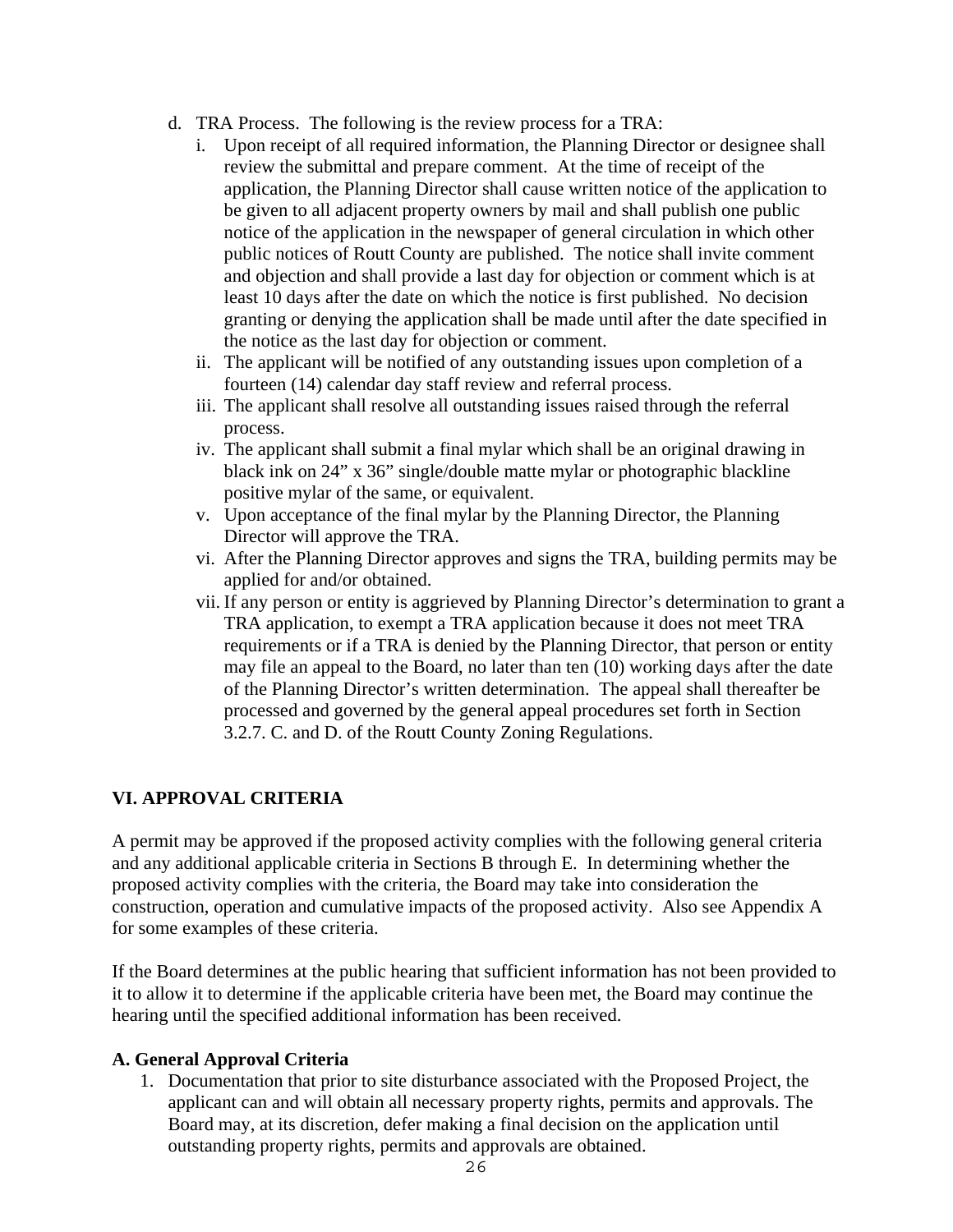- 2. The Proposed Project considers the relevant provisions of the regional water quality plans.
- 3. The Proposed Project is not subject to significant risk from natural hazards.
- 4. The Proposed Project is in general conformity with the applicable comprehensive plans.
- 5. The Proposed Project will not have a significant adverse effect on the capability of local government to provide services or exceed the capacity of service delivery systems.
- 6. The Proposed Project will not unduly degrade the quality or quantity of recreational opportunities and experience.
- 7. The planning, design and operation of the Proposed Project will reflect principles of resource conservation, energy efficiency and recycling or reuse.
- 8. The Proposed Project will not significantly degrade the environment. Appendix A includes the considerations that will be used to determine whether there will be significant degradation of the environment. For purposes of this section, the term environment shall include:
	- a. Air quality.
	- b. Visual quality.
	- c. Surface water quality, capacity and function.
	- d. Groundwater quality, capacity and function.
	- e. Wetlands, flood plains, streambed meander limits, recharge areas, and riparian areas.
	- f. Terrestrial and aquatic animal life.
	- g. Terrestrial and aquatic plant life.
	- h. Soils and geologic conditions.
- 9. The Proposed Project will not cause a nuisance.
- 10. The Proposed Project will not significantly degrade areas of paleontological, historic, or archaeological importance.
- 11. The Proposed Project will not result in unreasonable risk of releases of hazardous materials. In making this determination as to such risk, the Board's consideration shall include:
	- a. Plans for compliance with federal and state handling, storage, disposal and transportation requirements.
	- b. Use of waste minimization techniques.
	- c. Adequacy of spill prevention and response plans.
- 12. The Proposed Project is the best alternative available based on consideration of need, existing technology, cost, impact and these regulations.
- 13. The Proposed Project will not unduly degrade the quality or quantity of agricultural activities.
- 14. The Proposed Project will be consistent with the water rights of the applicant.
- 15. The Proposed Project will not significantly interfere with the preservation of cultural resources, including historical structures and sites, agricultural resources, the rural lifestyle and the opportunity for solitude in the natural environment.
- 16. The Proposed Project will not cause significant degradation of land use patterns in the area around the Proposed Project.
- 17. The applicant has complied with all applicable provisions of these regulations and has paid all applicable fees.
- 18. (Only Applicable to Level 2 Permit Review) The applicant has the necessary expertise and financial capability to develop and operate the Proposed Project consistent with all requirements and conditions.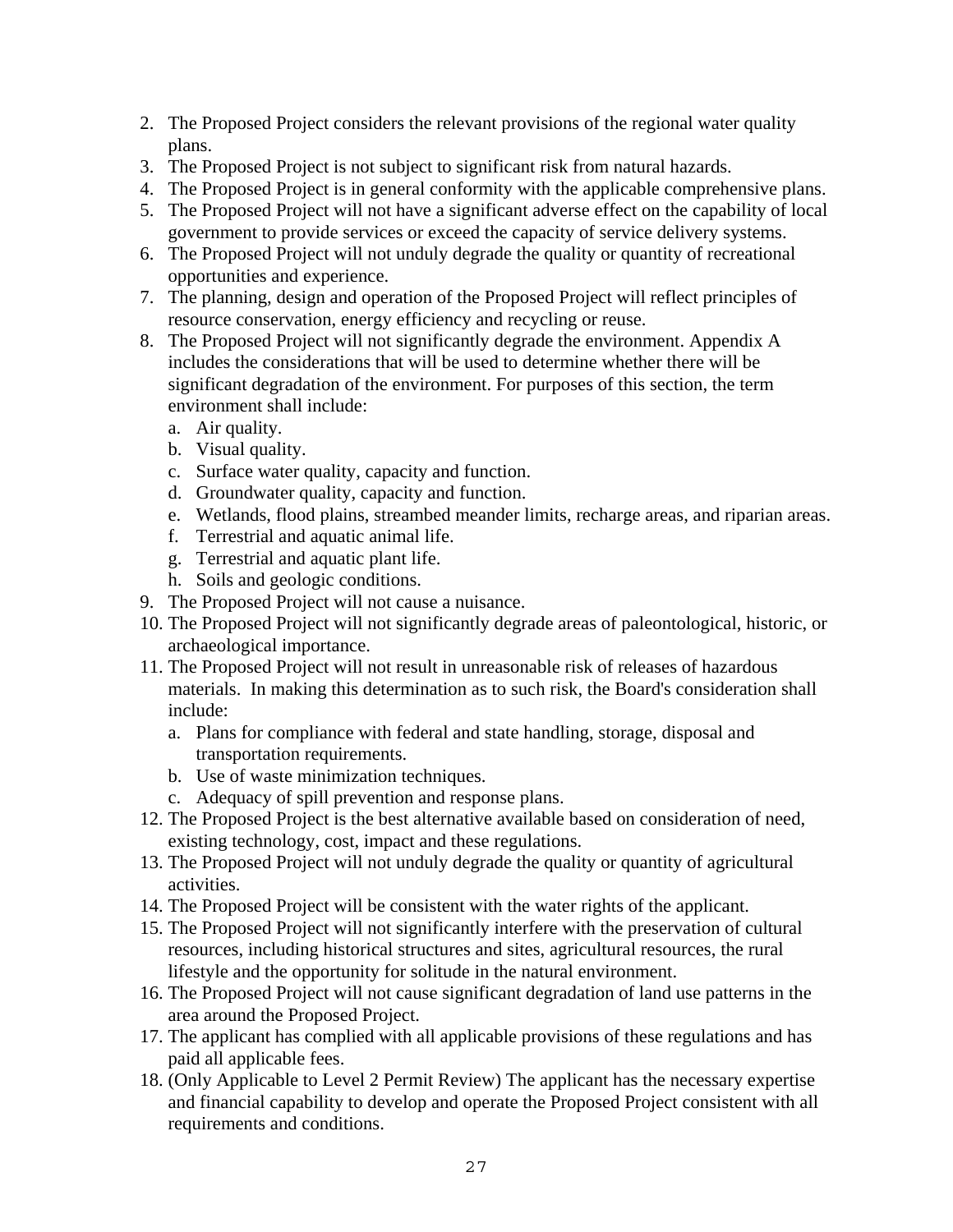- 19. (Only Applicable to Level 2 Permit Review) The Proposed Project is technically and financially feasible.
- 20. (Only Applicable to Level 2 Permit Review) The Proposed Project will not create an undue financial burden on existing or future residents of the County.
- 21. (Only Applicable to Level 2 Permit Review) The Proposed Project will not significantly degrade any substantial sector of the local economy.
- 22. (Only Applicable to Level 2 Permit Review) The benefits accruing to the County and its citizens from the proposed activity outweigh the losses of any resources within the County, or the losses of opportunities to develop such resources.

## **B. Additional Criteria Applicable to Major Water and Sewer Projects**

In addition to the general criteria set forth in Section VI, Part A, above, the following additional criteria apply to Major Water and Sewer Projects:

- 1. To the extent practicable, Domestic Water and Wastewater Treatment Systems shall be consolidated with existing facilities within the area. The determination of whether consolidation is practicable shall include but not be limited to the following considerations:
	- a. Distance to and capacity of nearest Domestic Water or Wastewater Treatment System.
	- b. Technical, legal, managerial and financial feasibility of connecting to existing Domestic Water or Wastewater Treatment System.
	- c. Scope of the Service Area for existing Domestic Water or Wastewater Treatment System.
	- d. Projected growth and development in the Service Area of existing Domestic Water or Wastewater Treatment System.
- 2. The Proposed Project will not result in duplicative services within the County.
- 3. The Proposed Project will be constructed in areas that will result in the proper utilization of existing treatment plants and the orderly development of domestic water and sewage treatment systems of adjacent communities.
- 4. If the Proposed Project is designed to serve areas within the County, it is necessary that the Proposed Project meet community development and population demands in those areas.
- 5. The Proposed Project shall emphasize the most efficient use of water, including, to the extent permissible under existing law, the recycling, reuse and conservation of water and will be consistent with any applicable Water Conservation Plan.
- 6. The Applicant shall demonstrate sufficient managerial expertise and capacity to operate the facility.
- 7. Major extensions of domestic water and sewage treatment systems shall be permitted in those areas in which the anticipated growth and development that may occur as a result of such extension can be accommodated within the financial and environmental capacity of the area to sustain such growth and development.

## **C. Additional Criteria Applicable to Major Facilities of a Public Utility**

In addition to the general criteria set forth in Section VI, Part A, above, the following additional criteria shall apply to major facilities of a public utility:

1. Areas around major facilities of a public utility shall be administered so as to minimize disruption of the service provided by the public utility.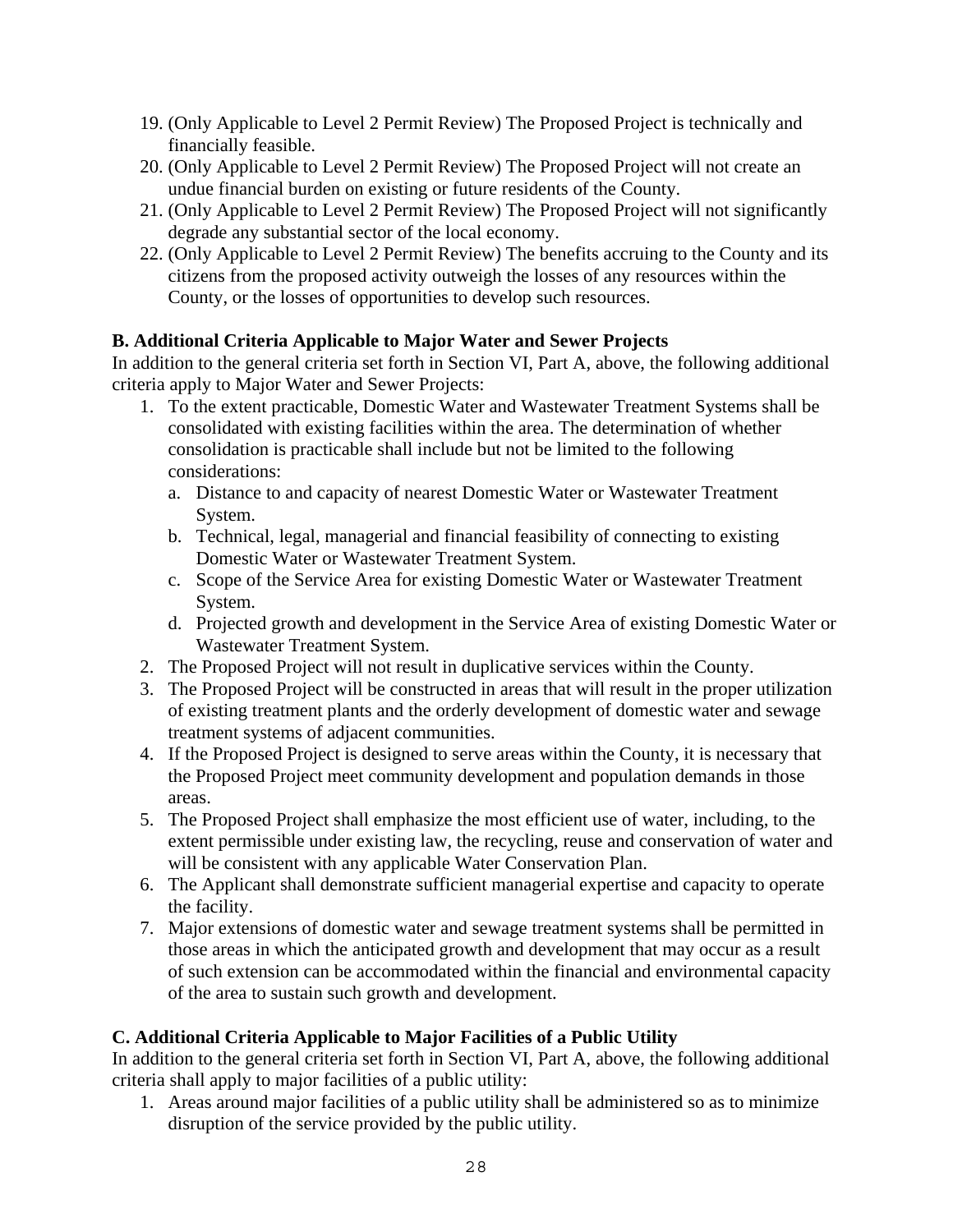- 2. Areas around major facilities of a public utility shall be administered so as to preserve desirable existing community and rural patterns.
- 3. Where feasible, major facilities of a public utility shall be located so as to avoid direct conflict with adopted local comprehensive, State and regional master plans.
- 4. Where feasible, major facilities of a public utility shall be located so as to minimize dedication of new right-of-way and construction of additional infrastructure (e.g., gas pipelines, roads, and distribution lines.)

# **D. Additional Criteria Applicable to Airports**

In addition to the general criteria set forth in Section VI, Part A, above, the following additional criteria apply to airports:

- 1. Areas around airports shall be administered to encourage land use patterns that will separate uncontrollable noise sources from residential and other noise-sensitive areas.
- 2. Areas around airports shall be administered to avoid danger to public safety and health or to property due to aircraft crashes.
- 3. Airports shall be located or expanded in a manner that will minimize disruption to the environment, minimize the impact on existing community service, and complement the economic and transportation needs of the State and the area.

#### **E. Additional Criteria Applicable to the Efficient Use of Municipal and Industrial Water Projects**

In addition to the general criteria set forth in Section VI, Part A, above, the following additional criteria apply to municipal and industrial water projects.

- 1. The Project shall emphasize the most efficient use of water, including the recycling, reuse and conservation of water.
- 2. The Project will not result in excess capacity in existing water or wastewater treatment services or create duplicate services.
- 3. The Project shall be necessary to meet community development and population demands in the areas to be served by the Project.
- 4. Urban development, population densities, and site layout and design of storm water and sanitation systems shall be accomplished in a manner that will not degrade groundwater quality.

# **VII. FINANCIAL GUARANTEE**

## **A. Financial Guarantee May Be Required**

Before any permit is issued under these Regulations, the Board may (but shall not be required to) require the applicant to file a guarantee of financial security deemed adequate by the Board and payable to the County. The purpose of the financial guarantee is to assure the following:

- 1. That the Proposed Project is completed and, if applicable, that the Development Area is properly reclaimed.
- 2. That the applicant performs all mitigation requirements and permit conditions in connection with the construction, operation and termination of the Proposed Project.
- 3. That increases in public facilities and services necessitated by the construction, operation and termination of the Proposed Project are borne by the permittee.
- 4. That shortfalls to County revenues are offset in the event that the Proposed Project is suspended, curtailed or abandoned.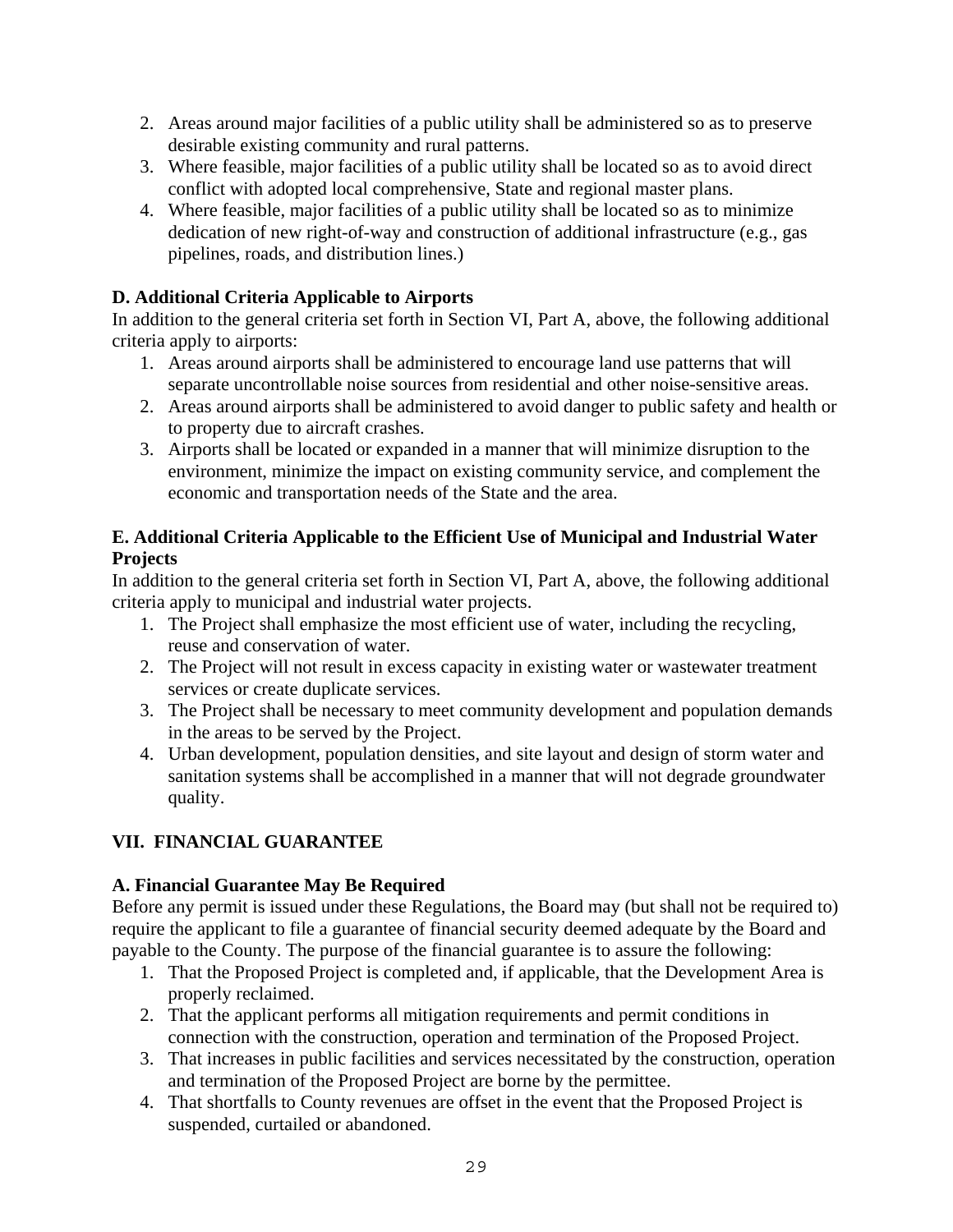#### **B. Amount of Financial Guarantee**

In determining the amount of the financial guarantee, the County shall consider the following factors:

- 1. The estimated cost of completing the Proposed Project and, if applicable, of returning the Development Area to its original condition or to a condition acceptable to the County.
- 2. The estimated cost of performing all mitigation requirements and permit conditions in connection with the construction, operation, and termination of the Proposed Project, including:
	- a. The estimated cost of providing all public services necessitated by the proposed activity until two (2) years after the proposed activity ceases to operate; and
	- b. The estimated cost of providing all public facilities necessitated by the proposed activity until all such costs are fully paid.

#### **C. Estimate**

Estimated cost shall be based on the applicant's submitted cost estimate plus the Board's estimate of the additional cost to the County of bringing in personnel and equipment to accomplish any unperformed purpose of the financial guarantee. The Board shall consider the duration of the development or activity and compute a reasonable projection of increases due to inflation. The Board may require, as a condition of the permit, that the financial security be adjusted upon receipt of bids to perform the requirements of the permit and Regulations.

#### **D. Form of Financial Guarantee**

The financial guarantee may be in the form of a letter of credit or some other form acceptable to the Board.

## **E. Release of Guarantee**

The financial guarantee shall be released when:

- 1. The permit has been surrendered to the Board before commencement of any physical activity on the site of the permitted Project; or
- 2. The Project has been abandoned and either (a) the site has been returned to its original condition or (b) to a condition acceptable to the County; or
- 3. The Project has been satisfactorily completed; or
- 4. A phase or phases of the Project have been satisfactorily completed allowing for partial release of the financial guarantee consistent with Project phasing and as determined appropriate by the Board; or
- 5. The applicable guaranteed conditions have been satisfied.

## **F. Cancellation of the Financial Guarantee**

Any financial guarantee may be canceled only upon the Board's written consent.

## **G. Forfeiture of Financial Guarantee**

1. If the Board determines that a financial guarantee should be forfeited because of any violation of the permit, mitigation requirements, conditions or any applicable Regulations adopted by the Board, it shall provide written notice to the surety and the permittee that the financial guarantee will be forfeited unless the permittee makes written demand to the Board, within thirty (30) days after permittee's receipt of notice, requesting a hearing before the Board. If no demand is made by the permittee within said period, then the Board shall order the financial guarantee forfeited.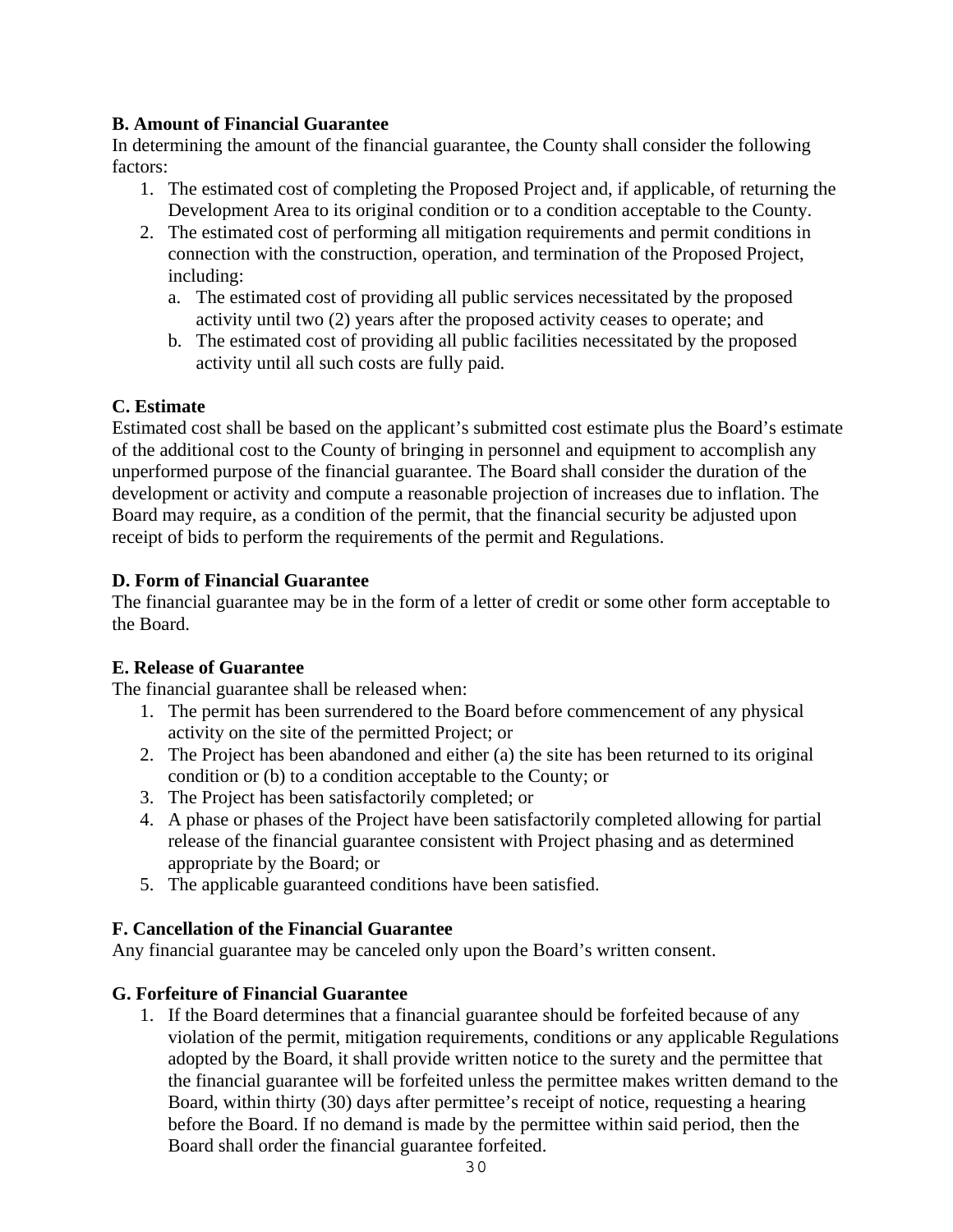- 2. The Board shall hold a hearing within thirty (30) days after the receipt of the demand by the permittee. At the hearing, the permittee may present for the consideration of the Board statements, documents, and other information with respect to the alleged violation. At the conclusion of the hearing, the Board shall either withdraw the notice of violation or enter an order forfeiting the financial guarantee.
- 3. If the forfeiture results in inadequate revenue to cover the costs of accomplishing the purposes of the financial guarantee, the County Attorney's Office shall take such steps as deemed proper to recover such costs where recovery is deemed possible.

#### **H. Substitute of Financial Guarantee**

If the license to do business in Colorado of any business issuing or holding a financial guarantee pursuant to this regulation is suspended or revoked by any state authority, then the applicant shall immediately, after receiving notice thereof, substitute a good and sufficient financial guarantee from a business licensed to do business in Colorado. Upon failure of the permittee to make substitution within the time allowed, the Board shall suspend the permit and/or take such other enforcement action until proper substitution has been made.

## **VIII. PERMIT ADMINISTRATION AND ENFORCEMENT**

#### **A. Enforcement and Penalties**

- 1. Any person engaging in a development in the designated Area of State Interest or conducting a designated Activity of State Interest who does not obtain a permit pursuant to these Regulations, who does not comply with permit requirements, or who acts outside the jurisdiction of the permit may be enjoined by the County from engaging in such development, and may be subject to such other criminal or civil liability as may be prescribed by law.
- 2. If the County determines at any time that there are material changes in the construction or operation of the Project from that approved by the County, the permit may be immediately suspended and a hearing shall be held to determine whether new conditions are necessary to ensure compliance with the Approval Criteria or if the permit should be revoked.

#### **B. Permit Suspension or Revocation**

- 1. The Board may temporarily suspend the permit for a period of thirty (30) days for any violation of the permit or the applicable Regulations. The permit holder shall be given written notice of the violation and will have a minimum of fifteen (15) days to correct the violation. If the violation is not corrected, the permit shall be temporarily suspended for thirty (30) days.
- 2. The County may revoke a permit granted pursuant to these Regulations if any of the activities conducted by the permittee violates the conditions of the permit or these Regulations, or the County determines that the project as constructed or operated has impacts not disclosed in the application. Prior to revocation, the permittee shall receive written notice and be given an opportunity for a hearing before the Board. The Board may revoke the permit or may specify a time by which action shall be taken to correct any violations for the permit to be retained.

#### **C. Transfer of Permits**

A permit may be transferred only with the written consent of the Board. Consent shall be in the sole discretion of the Board. The Board shall ensure, in approving any transfer, that the proposed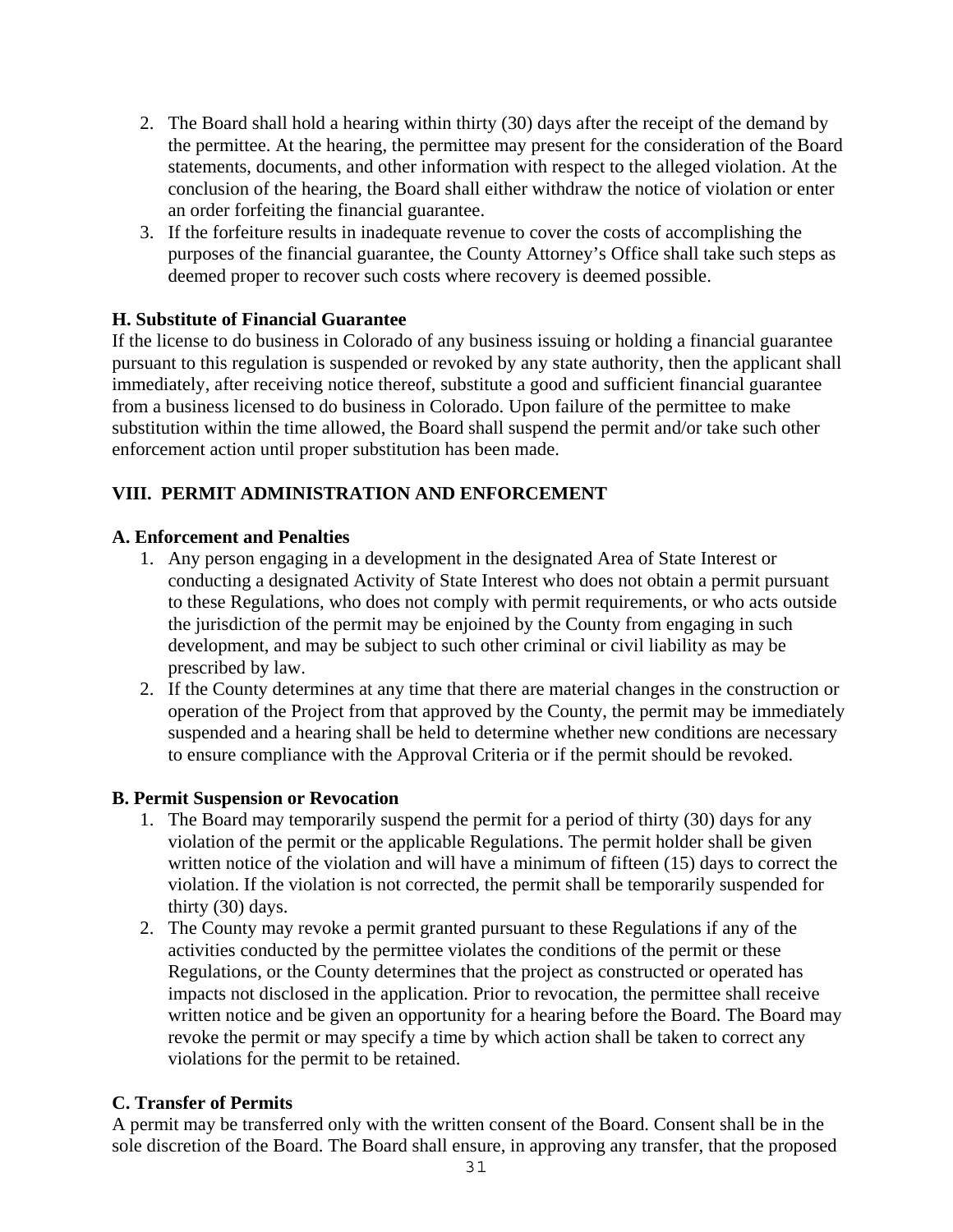transferee can and will comply with all the requirements, terms, and conditions contained in the permit and County Regulations; that such requirements, terms, and conditions remain sufficient to protect the health, welfare, and safety of the public; and that an adequate guarantee of financial security can be made.

## **D. Inspection**

The Board, its employees and authorized agents may enter and inspect any property subject to these Regulations at reasonable hours for the purpose of determining whether the activity is in violation of the provisions of these Regulations.

#### **APPENDIX A**

This Appendix provides examples of the types of concerns that the Board of County Commissioners may take into consideration in determining whether an application for a permit has complied with the Approval Criteria contained in Section V of these Regulations.

#### **GENERAL CONSIDERATIONS**

A.1. The determination of technical and financial feasibility may include but is not limited to the following considerations:

- a. Amount of debt associated with the proposed activity.
- b. Debt retirement schedule and sources of funding to retire the debt.
- c. Estimated construction costs and construction schedule.
- d. Estimated annual operation, maintenance and monitoring costs.
- e. Market conditions.
- f. Anticipated revenue generation

A.2. The determination of risk from natural hazards may include but is not limited to the following considerations:

- a. Faults and fissures.
- b. Unstable slopes including landslides and rock slides.
- c. Expansive or evaporative soils and risk of subsidence or upheaval.
- d. Wildfire hazard areas.
- e. Floodplains.

A.3. The determination of the effects of the proposed activity on the capability of local government to provide services or to exceed the capacity of service delivery systems may include but is not limited to the following considerations:

- a. Existing and potential financial capability of local governments to accommodate development related to the proposed activity.
- b. Current and projected capacity of roads, schools, infrastructure, housing, and other services and impact of the proposed activity upon the capacity.
- c. Changes caused by the proposed activity in the cost of providing education, transportation networks, water treatment and wastewater treatment, emergency services, or other governmental services or facilities.
- d. Changes in short or long term housing availability, location, cost or condition.
- e. Need for temporary roads to access the construction of the proposed activity.
- f. Change in demand for public transportation.
- g. Material decrease in the amount of water available from the Yampa River and its tributaries for future water supply for existing and future County residents and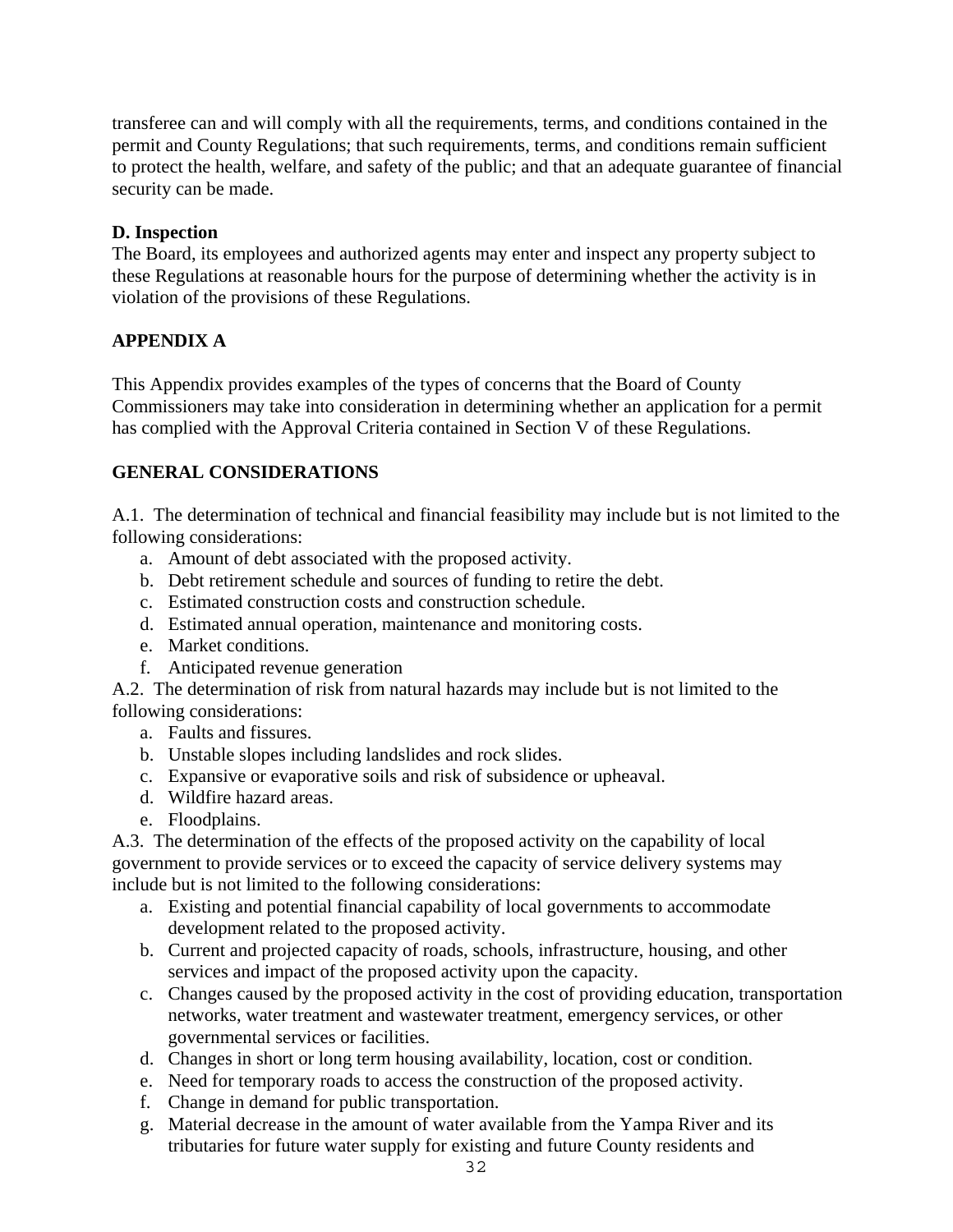consumptive and non-consumptive uses, whether resulting from proposed project consumption, proposed project removal of water from the River system without replacement, or appropriation of a material flow rate and/or storage such that the River system will become materially over-appropriated.

A.4. The determination of the effects of the proposed activity on the financial burden of existing or future residents of the County may include but is not limited to the following considerations:

- a. Changes in assessed valuation.
- b. Tax revenues and fees to local governments that will be generated by the proposed activity.
- c. Changes in tax revenues caused by agricultural lands being removed from production.
- d. Changes in costs to water users to exercise their water rights.
- e. Changes in costs of water treatment or wastewater treatment.
- f. Effects on wastewater discharge permits.
- g. Inability of water users to get water into their diversion structures.
- h. Changes in total property tax burden.

A.5. The determination of the effects of the proposed activity on any substantial sector of the local economy may include but is not limited to the following considerations:

- a. Changes to projected revenues generated from each economic sector.
- b. Changes in the value or productivity of any lands.
- c. Changes in opportunities for economic diversification.

A.6. The determination of effects of the proposed activity on recreational opportunities and experience may include but is not limited to the following considerations:

- a. Changes in quality and quantity of fishing.
- b. Changes in access to recreational resources.
- c. Changes to quality and quantity of hiking trails.
- d. Changes to the rural experience or other opportunity for solitude in the natural environment.
- e. Changes to hunting.

A.7. The determination of effects of the proposed activity on air quality may include but is not limited to the following considerations:

- a. Changes to seasonal ambient air quality.
- b. Changes in visibility and microclimates.
- c. Applicable air quality standards.

A.8. The determination of visual effects of the proposed activity may include but is not limited to the following considerations:

- a. Visual changes to ground cover and vegetation, waterfalls and streams, or other natural features.
- b. Interference with viewsheds, ridgelines, and scenic vistas.
- c. Changes in riparian tree canopies.
- d. Changes in landscape character types or unique land formations.
- e. Compatibility of building and structure design and materials with surrounding land uses.
- f. Changes in appearances of grasslands, wooded areas, or riparian corridors.
- g. Changes from rural to urban landforms and structures.

A.9. The determination of effects of the proposed activity on surface water quality may include but is not limited to the following considerations:

a. Changes to existing water quality, including patterns of water circulation, temperature, conditions of the substrate, extent and persistence of suspended particulates and clarity, odor, color or taste of water.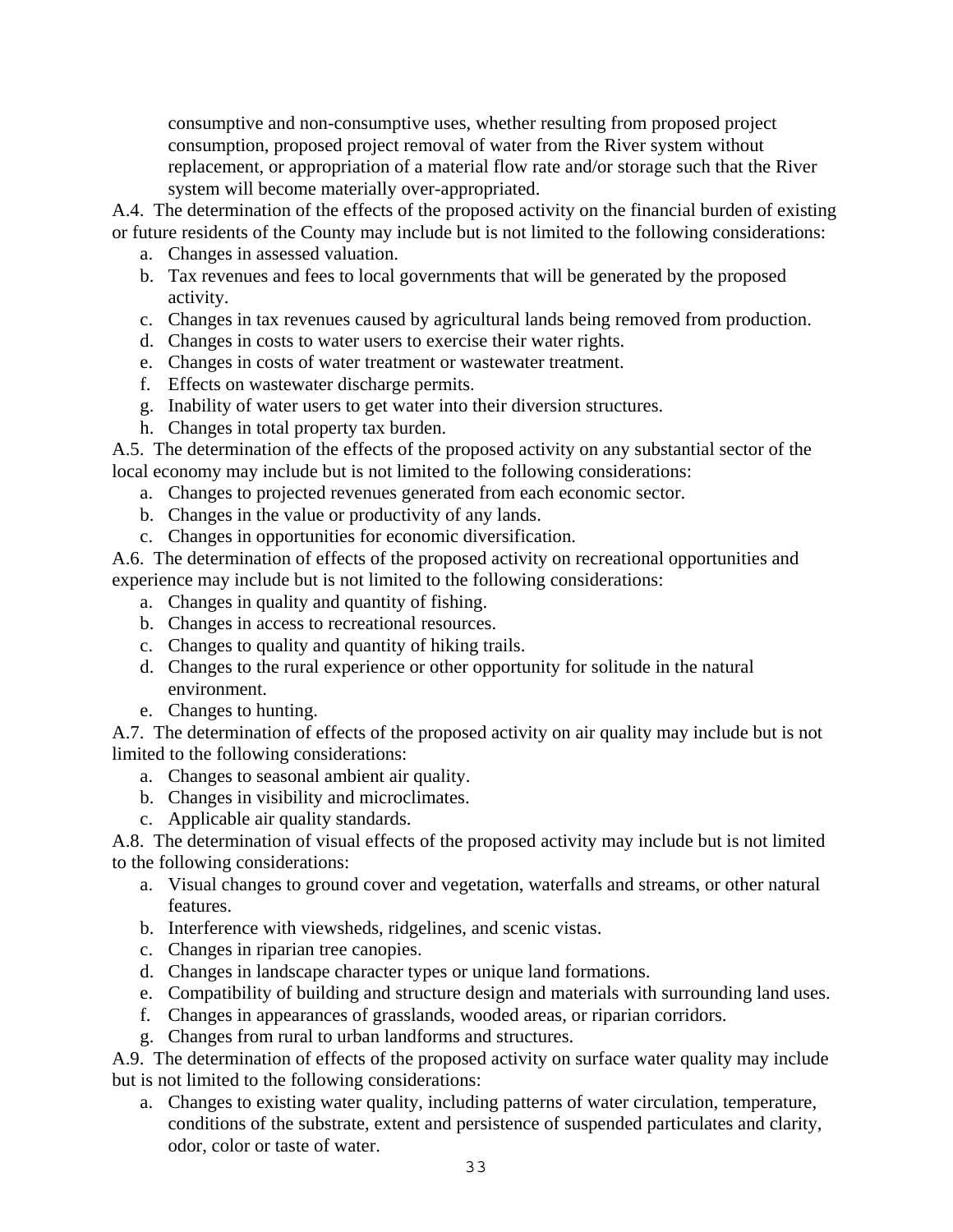- b. Applicable narrative and numeric water quality standards.
- c. Changes in point and nonpoint source pollution loads.
- d. Increase in erosion.
- e. Changes in sediment loading to waterbodies.
- f. Changes in stream channel or shoreline stability.
- g. Changes in streambed meander limits.
- h. Changes in stormwater runoff flows.
- i. Changes in trophic status or in eutrophication rates in lakes and reservoirs.
- j. Changes in the capacity or functioning of streams, lakes or reservoirs.
- k. Changes in flushing flows.
- l. Changes in dilution rates of mine waste, agricultural runoff and other unregulated sources of pollutants.
- m. Increases in impervious surface areas.
- n. Changes in historic runoff patterns and velocity.
- o. Use of de-icers, solvents, and salts.
- p. Use of the Proposed Project to transport hazardous materials.

A.10. The determination of effects of the proposed activity on groundwater quality may include but is not limited to the following considerations:

- a. Changes in aquifer recharge area extent, recharge rates, groundwater levels and aquifer capacity including seepage losses through aquifer boundaries and at aquifer-stream interfaces.
- b. Changes in capacity and function of wells, springs and other water sources within the impact area.
- c. Changes in quality of well, springs and other sources of water within the impact area.
- d. Draw-down of reservoir pressure or changes in recovery rate and reserves of nonrenewable water for water users.

A.11. The determination of effects of the proposed activity on wetlands and riparian areas may include but is not limited to the following considerations:

- a. Changes in the structure and function of wetlands.
- b. Changes to the filtering and pollutant uptake capacities of wetlands and riparian areas.
- c. Changes to aerial extent of wetlands.
- d. Changes in species' characteristics and diversity.
- e. Transition from wetland to upland species.
- f. Changes in function and aerial extent of floodplains.
- g. Interference with flood control capacity.

A.12. The determination of effects of the proposed activity on terrestrial or aquatic life may include but is not limited to the following considerations:

- a. Changes that result in loss of oxygen for aquatic life.
- b. Changes in flushing flows.
- c. Changes in species composition or density.
- d. Changes in number of threatened or endangered species.
- e. Changes to habitat and critical habitat, including calving grounds, mating grounds, nesting grounds, summer or winter range, migration routes, or any other habitat features necessary for the protection and propagation of any terrestrial animals.
- f. Changes to habitat and critical habitat, including streambed and banks, spawning grounds, riffle and side pool areas, flushing flows, nutrient accumulation and cycling, water temperature, depth and circulation, stratification and any other conditions necessary for the protection and propagation of aquatic species.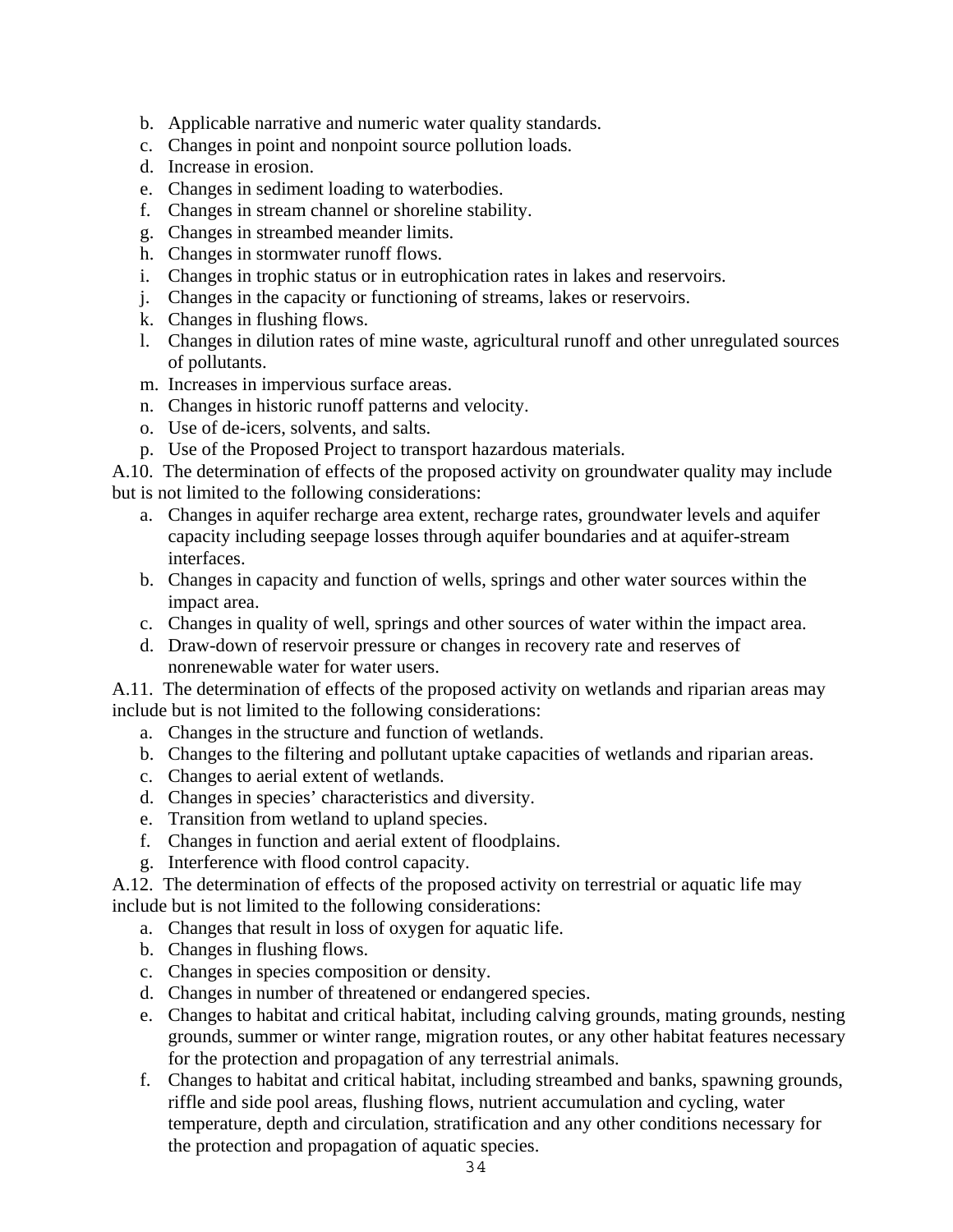g. Changes to the aquatic and terrestrial food webs.

A.13. The determination of effects of the proposed activity on terrestrial plant life or habitat may include but is not limited to the following considerations:

- a. Changes to habitat of threatened or endangered plant species.
- b. Changes to the structure and function of vegetation, including species composition, diversity, biomass, and productivity.
- c. Changes in advancement or succession of desirable and less desirable species, including noxious weeds.
- d. Changes in threatened or endangered species.

A.14. The determination of effects of the proposed activity on soils and geologic conditions may include but is not limited to the following considerations:

- a. Changes to the topography, natural drainage patterns, soil morphology and productivity, soil erosion potential, and floodplains.
- b. Changes to stream sedimentation, geomorphology, and channel stability.
- c. Changes to lake and reservoir bank stability and sedimentation, and safety of existing reservoirs.
- d. Changes to mudflows and debris fans, and other unstable and potentially unstable slopes.
- e. Exacerbation of seismic concerns and subsidence.

A.15. The determination of the risks of a release of hazardous materials from the proposed activity may include but is not limited to the following considerations:

- a. Plans for compliance with federal and State handling, storage, disposal and transportation requirements.
- b. Use of waste minimization techniques.
- c. Adequacy of spill prevention and response plans.
- d. Nature and extent of materials associated with the construction and operation of the Proposed Project.

A.16. The determination of effects of the proposed activity on agricultural activities may include but is not limited to the following considerations:

- a. Changes in quality and quantity of farming.
- b. Changes in access to agricultural activities.
- c. Changes to quality and quantity of ranching.
- d. Changes to the quality and quantity of water for agricultural uses.

A.17. The determination of the effects of the proposed activity on land use(s), which may

- include but is not limited to the following considerations:
	- a. Land use policies reflected in land use plans.
	- b. Likelihood that the Proposed Project will/will not cause or contribute to urban sprawl or "leapfrog" development.
	- c. Significant changes in the amount of impervious surfaces.
	- d. Contiguity of development associated with the Proposed Project to existing growth centers.

Section 3. Effective Date. This resolution shall be effective immediately upon adoption.

ADOPTED this  $15<sup>th</sup>$  day of October, 2007.

 BY THE BOARD OF COUNTY COMMISSIONERS OF ROUTT COUNTY, STATE OF COLORADO.